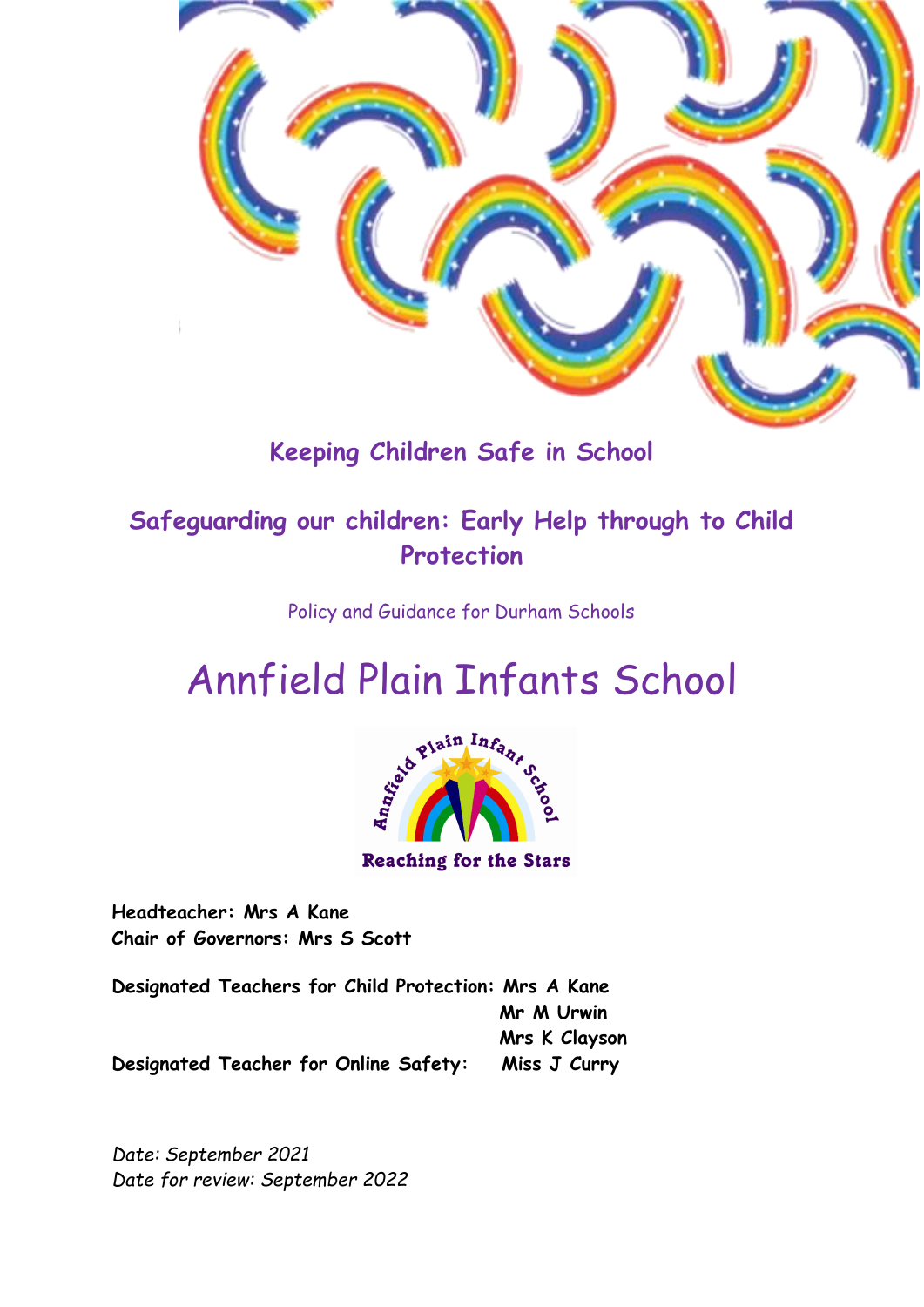### **Safeguarding and Child Protection Training Summary**

Our school complies with the advice laid down in 'Working Together to Safeguard Children' 2018 and 'Keeping Children Safe in Education' September 2021 to undertake regular training.

A record of those trained may be found in the school Safeguarding File and certificates are kept in individual staff folders to verify the attendance of individuals. Child protection and safeguarding training form a key part of our induction processes. All staff will receive regular updates regarding child protection and safeguarding as necessary and at least annually.

Training for the designated safeguarding lead and other designated teachers in school is undertaken every 2 years.

We recognise that, as a minimum, schools should ensure that the Designated Safeguarding Lead undertakes Prevent awareness training and is thus able to provide advice and support to other members of staff on protecting children from the risk of radicalisation (The Prevent duty DFE June 2015).

|                                                                       | <b>Name</b>                                             | Training                                                                                                      | Date                                     |
|-----------------------------------------------------------------------|---------------------------------------------------------|---------------------------------------------------------------------------------------------------------------|------------------------------------------|
| Designated<br>Safeguarding Lead                                       | A Kane<br>Headteacher                                   | <b>DSL</b> Training<br>Prevent, CSE, FGM, Child Criminal<br><b>Exploitation (Incl County Lines)</b>           | March<br>2020                            |
| <b>Deputy Designated</b><br>Safeguarding<br>Lead(s)                   | M Urwin<br>Deputy Headteacher                           | <b>DSL</b> Training<br>Prevent, CSE, FGM, Child Criminal<br><b>Exploitation (Incl County Lines)</b>           | March 2020                               |
| <b>Deputy Designated</b><br>Safeguarding<br>Lead(s)                   | K Clayson<br>Senior Leader                              | <b>DSL</b> Training<br>Prevent, CSE, FGM, Child Criminal<br><b>Exploitation (Incl County Lines)</b>           | September 2021                           |
| Nominated<br>Governor for Child<br>Protection and<br>Safeguarding     | S Scott<br>Nominated governor                           | Level 1 Safeguarding Training<br>Prevent, CSE, FGM, Child Criminal<br><b>Exploitation (Incl County Lines)</b> | Annual                                   |
| Governor(s) and<br><b>Staff with Safer</b><br>Recruitment<br>Training | A Kane (staff)<br>M Urwin (staff)<br>S Scott (governor) | Safer Recruitment                                                                                             | Nov. 2019<br>Jan. 2020<br>Nov 2021       |
| <b>Whole Staff</b>                                                    | See separate signed list                                | Level 1 Safeguarding Training<br>Prevent, CSE, FGM, Child Criminal<br><b>Exploitation (Incl County Lines)</b> | March $2020 \&$<br>new staff on<br>entry |

**Local Authority Designated Officer (LADO):** Sharon Lewis / Louise Brookes 03000 268835 CYPSLADOSecure@durham.gov.uk

**First Contact Service: 03000 26 79 79**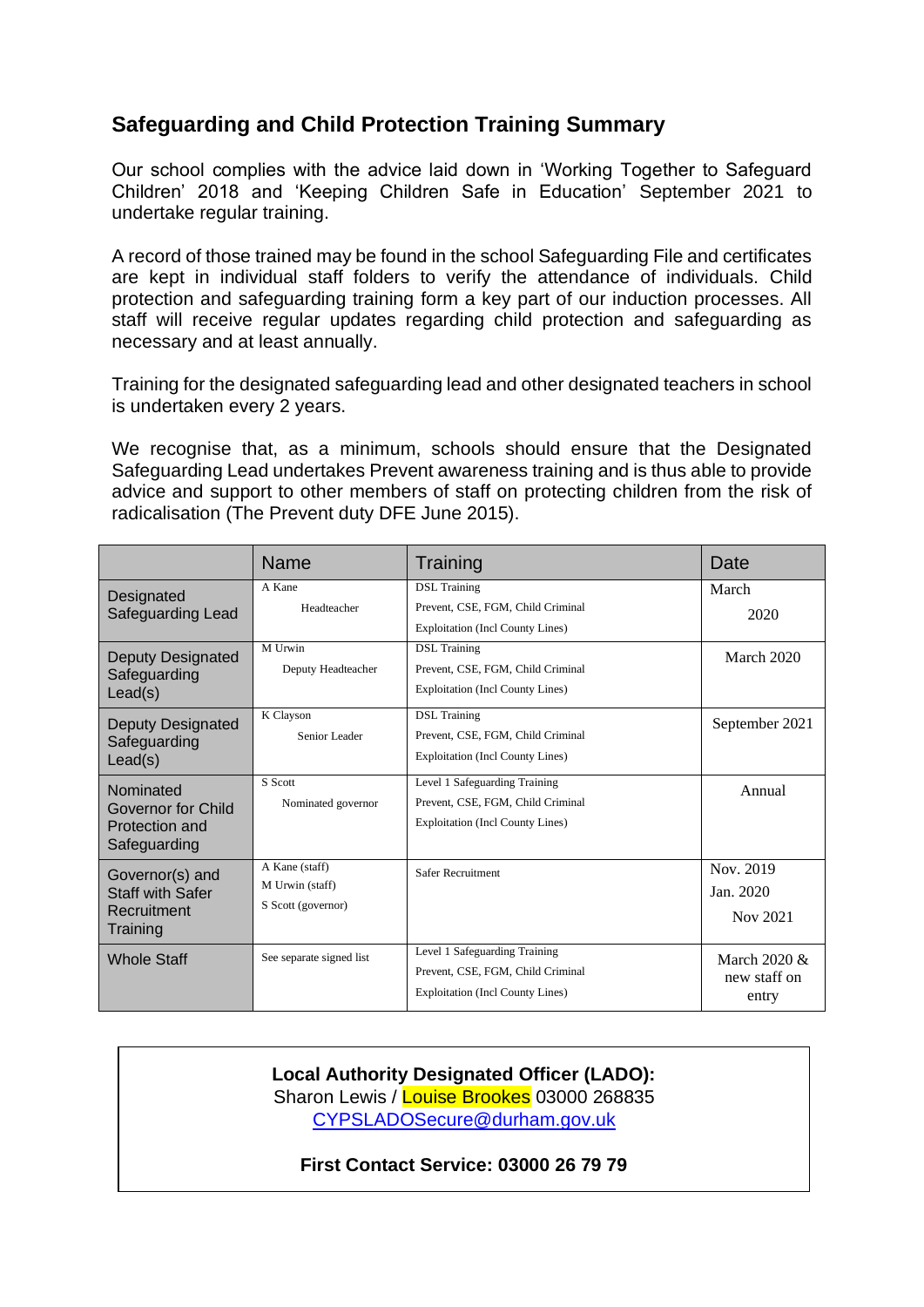### **CONTENTS**

#### **A. PRINCIPLES OF THE POLICY**

#### **B. MAIN ELEMENTS OF THE POLICY**

**Establishing a safe environment in which children can learn and develop.**

**Ensuring we practice safe recruitment in checking the suitability of staff and volunteers to work with children.**

**Training and supporting staff to equip them to appropriately recognise, respond to and support children who are vulnerable and may be in need of safeguarding.**

**Raising awareness of other safeguarding issues, boosting resilience and equipping children with the skills needed to keep them safe.**

**Developing and implementing procedures for identifying and reporting cases, or suspected cases, of abuse.**

- Names of designated safeguarding leads in school
- Recording concerns
- Listening to children and receiving disclosures
- Recording and response of the designated lead professional
- When to discuss concerns with the First Contact Service
- Discussions with First Contact will be followed up in writing
- Attendance at Strategy meetings if assessed as child protection concern

#### **Supporting pupils who have been abused in accordance with their agreed child protection plan: multi-agency work**

#### **C. OVERVIEW: SAFEGUARDING**

**Definition of 'safeguarding'**

**Safeguarding within this school**

**Safeguarding throughout school life**

**Safeguarding and Child protection training for all staff/adults working in school**

#### **D. CHILD PROTECTION WITHIN OVERALL SAFEGUARDING AND EARLY HELP ARRANGEMENTS FOR ALL CHILDREN/YOUNG PEOPLE IN SCHOOL**

**Life at home**

**Signs and behaviours of concern**

**Early Help; Single Assessment Procedure and Practice Guidance**

**Child in Need: more complex cases Level 3 Amber**

**Child Protection and significant harm**

**Prepare for the unexpected**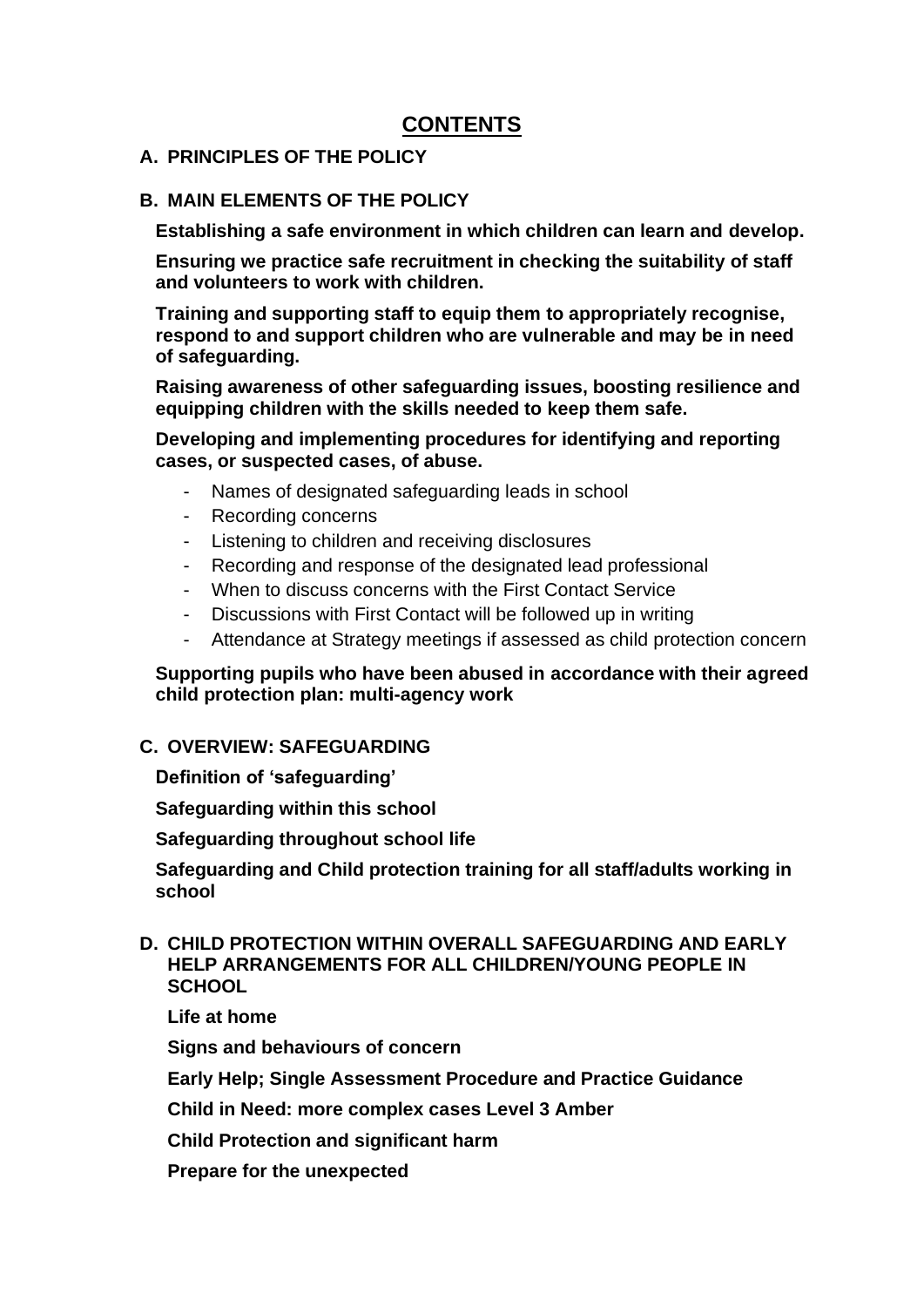#### **Low Level Concerns**

#### **E. MULTI-AGENCY WORK IN CHILD PROTECTION**

#### **Initial Child Protection Conference: school responsibilities**

- Attendance
- Preparation of a report
- Chronology of significant events
- Sharing of the report

#### **Membership of a Core Group**

#### **Review Child Protection Conference**

#### **F. INFORMATION-SHARING**

- Parents/carers
- School staff
- Children moving to another school and the transfer of records
- County guidance and protocols

#### **G. ALLEGATIONS AGAINST TEACHERS AND OTHER STAFF INCLUDING THE ROLE OF GOVERNORS**

- **H. SAFE TOUCH**
- **I. PHYSICAL CONTROL AND RESTRICTIVE PHYSICAL INTERVENTION: USE OF REASONABLE FORCE**

**Physical contact other than to control or restrain**

- **J. THE PREVENT DUTY**
- **K. CHILD EXPLOITATION**
- **L. FEMALE GENITAL MUTILATION**
- **M. ONLINE SAFETY**
- **N. PEER ON PEER ABUSE (including Child on Child Sexual Violence and Sexual Harassment)**
- **O. CHILD CRIMINAL EXPLOITATION INCLUDING COUNTY LINES**
- **P. SERIOUS VIOLENCE**
- **Q. MENTAL HEALTH**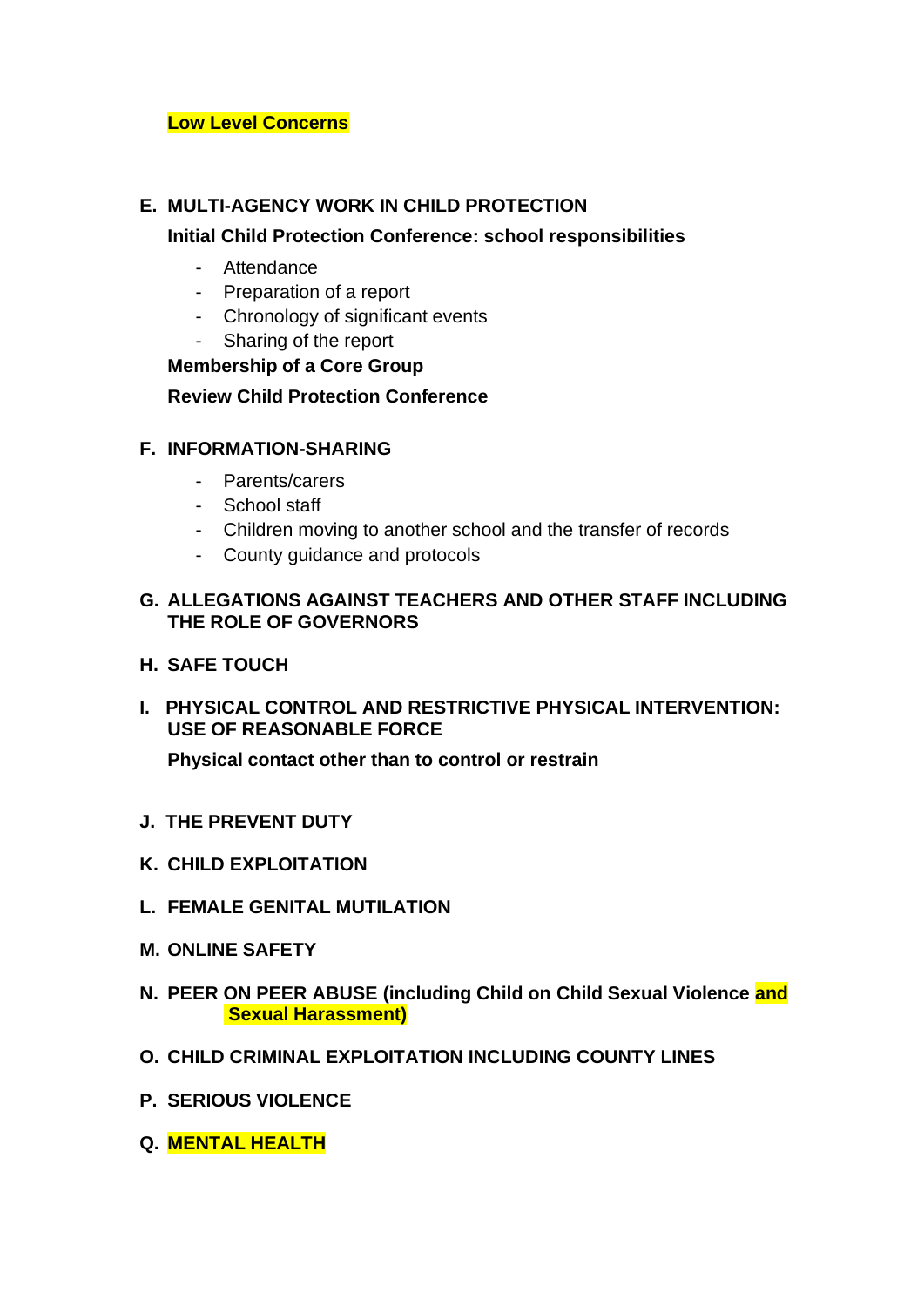### **APPENDICES**

### **Appendix 1 - Roles, Responsibilities and Entitlements**

**Appendix 2 – Indicators of Harm**

**Appendix 3 - Referral form for First Contact**

[https://doitonline.durham.gov.uk/service/Early\\_Help\\_Referral](https://doitonline.durham.gov.uk/service/Early_Help_Referral)

**Appendix 4 - Summary of multi-agency meetings**

**Appendix 5 - Information Sharing July 2018 (HM Government)**

[https://assets.publishing.service.gov.uk/government/uploads/system/uploads/attach](https://assets.publishing.service.gov.uk/government/uploads/system/uploads/attachment_data/file/721581/Information_sharing_advice_practitioners_safeguarding_services.pdf) ment data/file/721581/Information\_sharing\_advice\_practitioners\_safeguarding\_servi [ces.pdf](https://assets.publishing.service.gov.uk/government/uploads/system/uploads/attachment_data/file/721581/Information_sharing_advice_practitioners_safeguarding_services.pdf)

#### **Appendix 6 – Sharing Nudes and Semi-Nudes: Advice for Education Settings**

[https://assets.publishing.service.gov.uk/government/uploads/system/uploads/attach](https://assets.publishing.service.gov.uk/government/uploads/system/uploads/attachment_data/file/1008443/UKCIS_sharing_nudes_and_semi_nudes_advice_for_education_settings__Web_accessible_.pdf) [ment\\_data/file/1008443/UKCIS\\_sharing\\_nudes\\_and\\_semi\\_nudes\\_advice\\_for\\_educa](https://assets.publishing.service.gov.uk/government/uploads/system/uploads/attachment_data/file/1008443/UKCIS_sharing_nudes_and_semi_nudes_advice_for_education_settings__Web_accessible_.pdf) [tion\\_settings\\_\\_Web\\_accessible\\_.pdf](https://assets.publishing.service.gov.uk/government/uploads/system/uploads/attachment_data/file/1008443/UKCIS_sharing_nudes_and_semi_nudes_advice_for_education_settings__Web_accessible_.pdf)

#### **Appendix 7 - Developing and implementing a low-level concerns policy: A guide for organisations which work with children**

Safeguarding Unit, Farrer & Co (Adele Eastman, Jane Foster, Owen O'Rorke and David Smellie), Marcus Erooga, Katherine Fudakowski and Hugh Davies QC July 2021

[https://www.farrer.co.uk/news-and-insights/developing-and-implementing-a-low](https://www.farrer.co.uk/news-and-insights/developing-and-implementing-a-low-level-concerns-policy-a-guide-for-organisations-which-work-with-children/)[level-concerns-policy-a-guide-for-organisations-which-work-with-children/](https://www.farrer.co.uk/news-and-insights/developing-and-implementing-a-low-level-concerns-policy-a-guide-for-organisations-which-work-with-children/)

#### **Appendix 8 - Sexual Harassment and Sexual Violence**

[https://assets.publishing.service.gov.uk/government/uploads/system/uploads/attach](https://assets.publishing.service.gov.uk/government/uploads/system/uploads/attachment_data/file/719902/Sexual_violence_and_sexual_harassment_between_children_in_schools_and_colleges.pdf) ment data/file/719902/Sexual\_violence\_and\_sexual\_harassment\_between\_children in\_schools\_and\_colleges.pdf

#### **Appendix 9 – When to Call the Police – Guidance for Schools and Colleges**

[https://www.npcc.police.uk/documents/Children%20and%20Young%20people/When](https://www.npcc.police.uk/documents/Children%20and%20Young%20people/When%20to%20call%20the%20police%20guidance%20for%20schools%20and%20colleges.pdf) [%20to%20call%20the%20police%20guidance%20for%20schools%20and%20colleg](https://www.npcc.police.uk/documents/Children%20and%20Young%20people/When%20to%20call%20the%20police%20guidance%20for%20schools%20and%20colleges.pdf) [es.pdf](https://www.npcc.police.uk/documents/Children%20and%20Young%20people/When%20to%20call%20the%20police%20guidance%20for%20schools%20and%20colleges.pdf)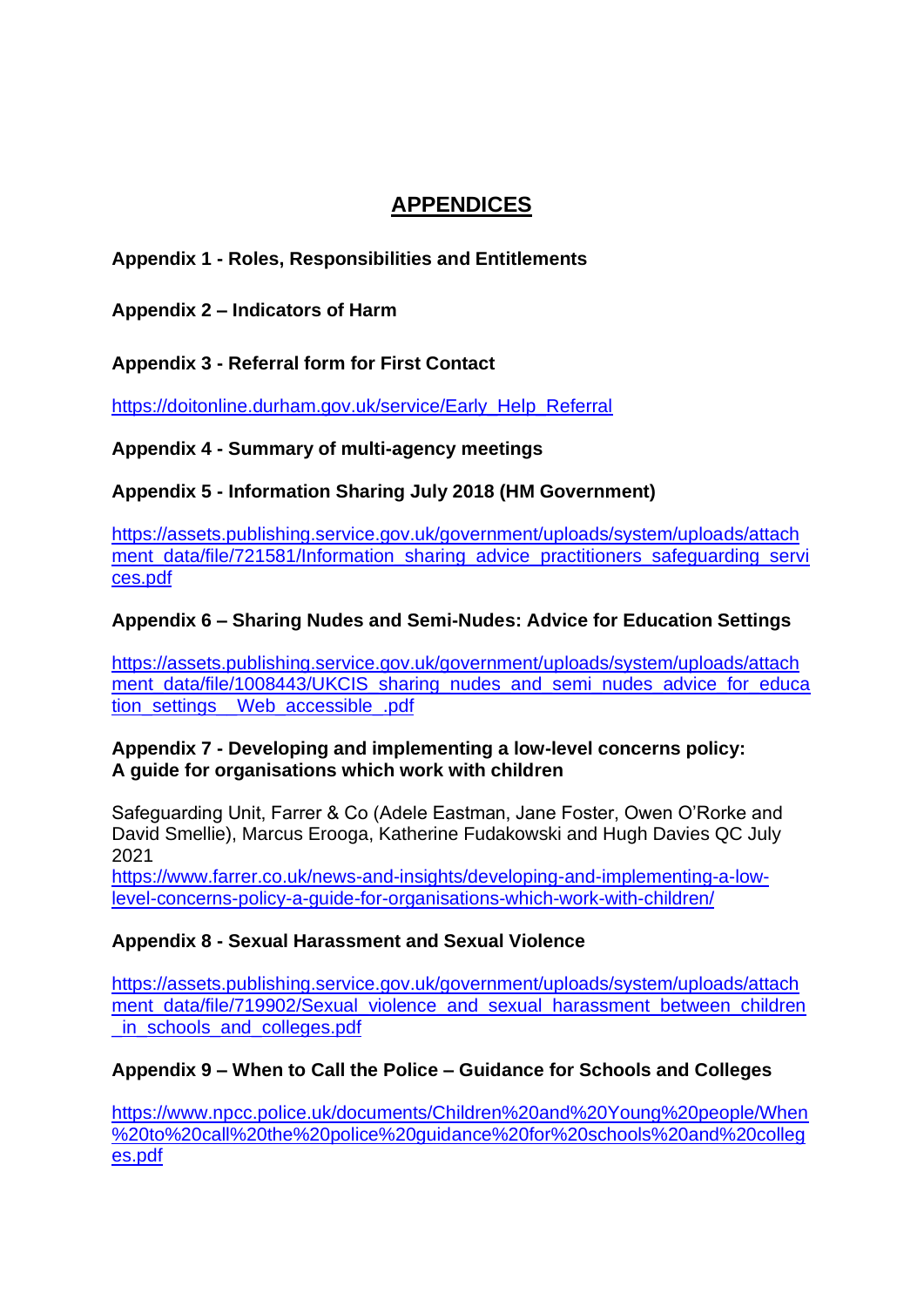### **A. PRINCIPLES OF THE POLICY**

Children maximise their potential in an environment which is safe, secure and supportive of all their needs, including any needs they have for protection from abuse.

Our school is committed to promoting the welfare of all children by working in partnership with parents and carers, the Local Authority (LA) and multi-agency partners in early help and child protection, in accordance with locally agreed multiagency safeguarding arrangements procedures and practices.

Our policy applies to members of the school community in its widest sense. Thus, this includes children and young people, their parents/carers, school staff, governors, visitors, specialist staff, and the local and wider community where they interface with the school. Within its framework, the policy outlines entitlements and responsibilities in securing the protection of children who attend the school (Appendix 1).

Our policy is underpinned and shaped by legislation and guidance contained in a variety of documents including: -

- ➢ The Children Act 1989; Children Act 2004
- ➢ The Education Act 2002; Education and Inspections Act 2006
- ➢ Working Together to Safeguard Children July 2018
- ➢ Local Multi-Agency Safeguarding Arrangements and Procedures [\(www.durham](http://www.durham-scp.org.uk/)[scp.org.uk\)](http://www.durham-scp.org.uk/)
- $\triangleright$  What to do if you're worried a child is being abused DfE 2015
- ➢ Keeping Children Safe in Education. Statutory guidance for schools and colleges. September 2021
- ➢ Use of reasonable force. Advice for head teachers, staff and governing bodies. DfE. July 2013
- ➢ County Durham Practice Framework Single Assessment Procedures and Practice Guidance 2020.
- ➢ Confidential Reporting Code, (Durham Schools Extranet; Documents Library/HR/HR advice and support) [https://gateway.durhamschools.org.uk/staff/hradvice/Lists/HR%20Policies%20Pro](https://gateway.durhamschools.org.uk/staff/hradvice/Lists/HR%20Policies%20Procedures%20and%20Guidance/Document.aspx?ID=6&Source=https://gateway.durhamschools.org.uk/staff/hradvice%2FLists/HR%20Policies%20Procedures%20and%20Guidance%20) [cedures%20and%20Guidance/Document.aspx?ID=6&Source=https://gateway.dur](https://gateway.durhamschools.org.uk/staff/hradvice/Lists/HR%20Policies%20Procedures%20and%20Guidance/Document.aspx?ID=6&Source=https://gateway.durhamschools.org.uk/staff/hradvice%2FLists/HR%20Policies%20Procedures%20and%20Guidance%20) [hamschools.org.uk/staff/hradvice%2FLists/HR Policies Procedures and Guidance](https://gateway.durhamschools.org.uk/staff/hradvice/Lists/HR%20Policies%20Procedures%20and%20Guidance/Document.aspx?ID=6&Source=https://gateway.durhamschools.org.uk/staff/hradvice%2FLists/HR%20Policies%20Procedures%20and%20Guidance%20)
- ➢ A Guide for Professionals on the Sharing of Information: County Durham Safeguarding Adults Inter-Agency Partnership and Durham Safeguarding Children **Partnership**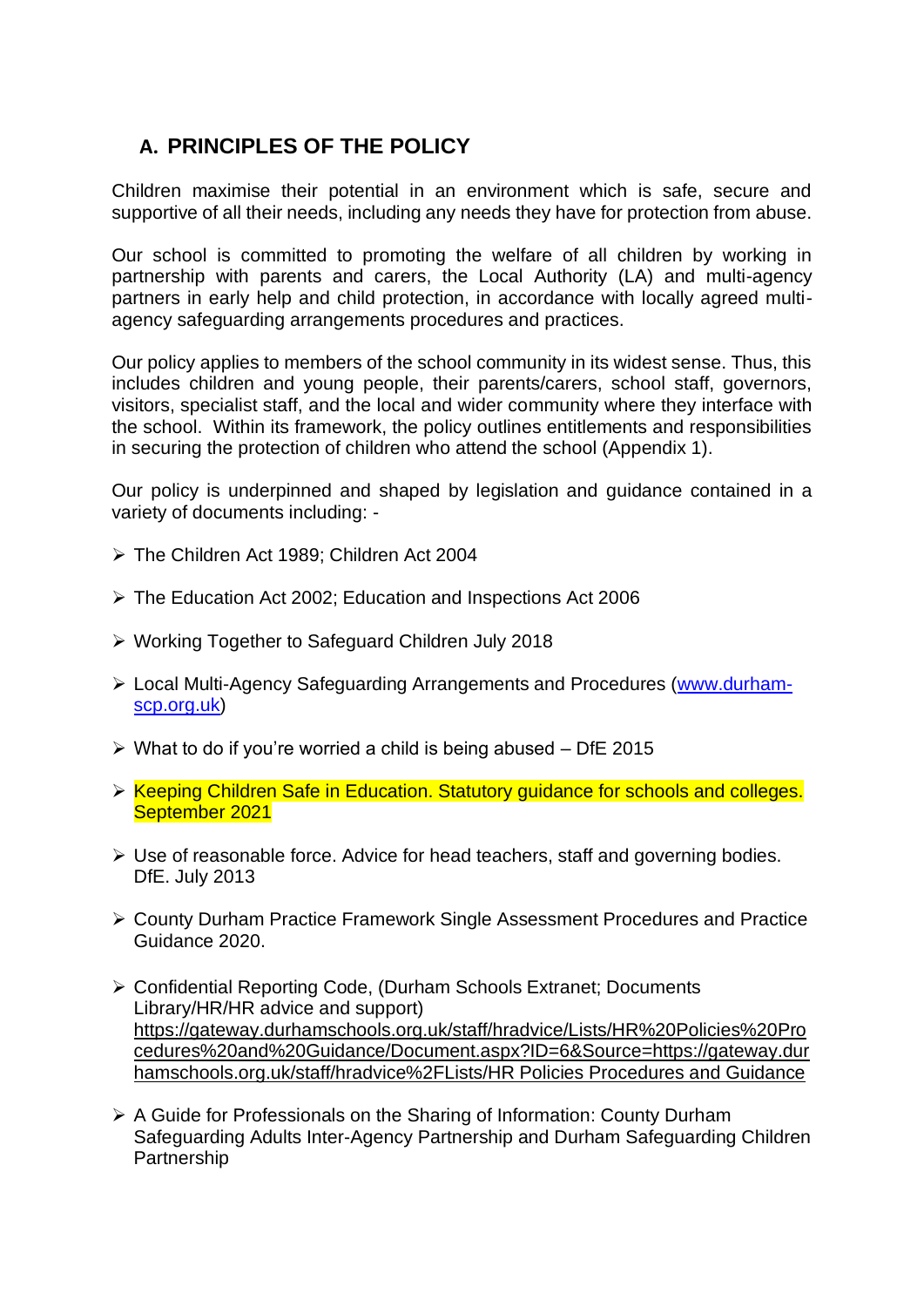[http://www.safeguardingdurhamadults.info/media/23716/Collaborative-Working-](http://www.safeguardingdurhamadults.info/media/23716/Collaborative-Working-Protocol/pdf/Collaborative-working-and-information-sharing-protocol.pdf)[Protocol/pdf/Collaborative-working-and-information-sharing-protocol.pdf](http://www.safeguardingdurhamadults.info/media/23716/Collaborative-Working-Protocol/pdf/Collaborative-working-and-information-sharing-protocol.pdf)

- ➢ Procedures for locating missing pupils and the removal of pupils from roll. *June 2017* See DfE document "Children Missing Education" Sept 16 [https://assets.publishing.service.gov.uk/government/uploads/system/uploads/attac](https://assets.publishing.service.gov.uk/government/uploads/system/uploads/attachment_data/file/550416/Children_Missing_Education_-_statutory_guidance.pdf) [hment\\_data/file/550416/Children\\_Missing\\_Education\\_-\\_statutory\\_guidance.pdf](https://assets.publishing.service.gov.uk/government/uploads/system/uploads/attachment_data/file/550416/Children_Missing_Education_-_statutory_guidance.pdf)
- ➢ *Prevent* Duty Guidance for England and Wales: HM Government 2015
- ➢ The Prevent Duty Departmental advice for schools and childcare providers Department for Education June 2015

To emphasise the caring ethos of our school, the staff and governors are committed to the following principles: -

- The welfare and well-being of each child is of paramount importance.
- We recognise our policy works on the premise that abuse takes place in all communities and that school staff are particularly well-placed to identify and refer concerns and to act to prevent children and young people from being abused.
- We respect and value each child as an individual.
- We are a listening school, and encourage an environment where children feel free to talk, knowing that they will be listened to.
- The protection of children from abuse is a whole-school issue, and the responsibility therefore of the entire school community.
- We recognise our policy should be accessible in terms of understanding and availability. Regular training will ensure all adults in school are aware of indicators of concern or abuse and colleagues that act as designated safeguarding leads that such information should be promptly passed on to.
- Our policy will be developed and kept up to date with information from our relevant partners in early help and child protection as well as national documentation issued by HM Government and The Department for Education.
- We will use the school curriculum to resource our children to protect themselves from abuse, both as victims and as potential perpetrators.
- The school runs in an open, transparent way. **B. THE FIVE MAIN ELEMENTS TO THE POLICY**

### **(1) Establishing a safe environment in which children can learn and develop**

This links to the school's overall safeguarding arrangements and duty of care to all students.

The following policies are relevant: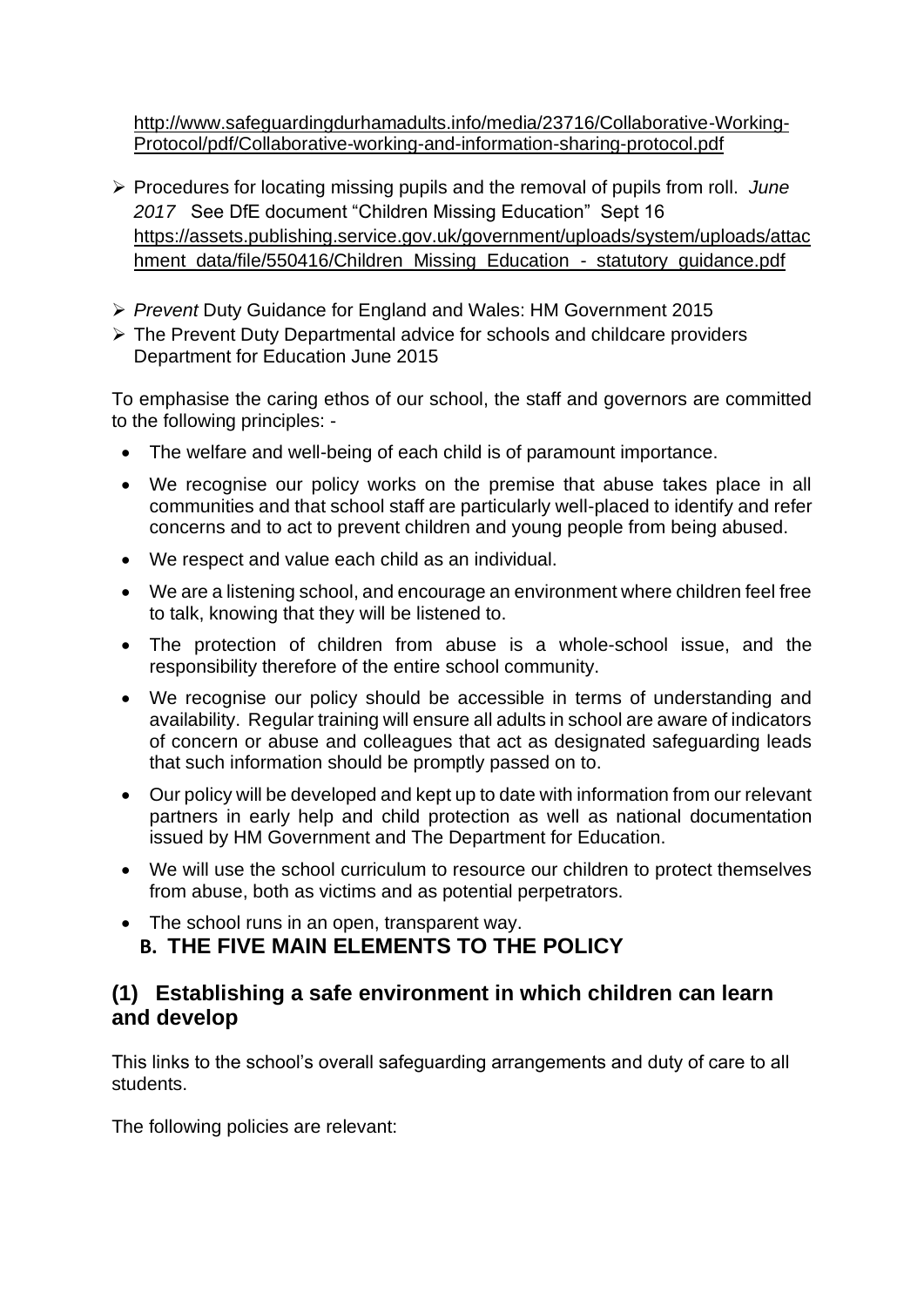See Extranet -> Premises & Facilities -> School HS Policies [https://gateway.durhamschools.org.uk/premises/healthsafety/Lists/School%20HS%2](https://gateway.durhamschools.org.uk/premises/healthsafety/Lists/School%20HS%20Policies%20%20Procedures/Current%20Documents.aspx) [0Policies%20%20Procedures/Current%20Documents.aspx](https://gateway.durhamschools.org.uk/premises/healthsafety/Lists/School%20HS%20Policies%20%20Procedures/Current%20Documents.aspx)

Health and Safety Governor – Mrs S Scott

### **(2) Ensuring we practice safe recruitment in checking the suitability of staff and volunteers to work with children**

Staff and governors who have received Safer Recruitment training are listed on the front page of this document.

- ➢ Our school will comply with the requirements outlined in local multi-agency safeguarding arrangements 'Key Safeguarding Employment Standards' and in the DSCP Child Protection procedures as well as national documentation in 'Keeping Children Safe in Education' September 2021, Part 3.
- ➢ Our school will refer to its responsibilities regarding safeguarding and child protection in all job descriptions, and/or to its profile in the school, in the general information distributed with application forms. Annex B in 'Keeping Children Safe in Education' September 2021 has specific details of the role of the designated safeguarding lead.
- ➢ Our school will undertake appropriate pre-employment checks on all staff working in school, including criminal record checks (DBS checks), barred list checks and prohibition checks together with references and interview information, as detailed in Part 3: Safer Recruitment in 'Keeping Children Safe in Education', September 2021. We will also ensure that relevant staff are made aware of their responsibilities to disclose anything relating to "Disqualification Under the Childcare Act 2006" [Disqualification under the Childcare Act 2006 -](https://www.gov.uk/government/publications/disqualification-under-the-childcare-act-2006/disqualification-under-the-childcare-act-2006) GOV.UK [\(www.gov.uk\)](https://www.gov.uk/government/publications/disqualification-under-the-childcare-act-2006/disqualification-under-the-childcare-act-2006)

As outlined in 'Keeping Children Safe in Education', September 2021 (paras 217-229) the level of DBS certificate required, and whether a check for any prohibition, direction, sanction, or restriction is required, will depend on the role that is being offered and duties involved. As most staff will be engaging in regulated activity, an enhanced DBS certificate which includes barred list information, will be required for most appointments. Risk assessments will be undertaken to determine the level of checks needed for any volunteers within our school (KCSIE 2021 paras 287-294). In our school:

- Volunteers will not be left unsupervised with groups of children, nor will they be in areas where they cannot be fully seen by the supervising teacher.
- In accepting the offer of help from volunteers, especially those unknown, staff are aware that schools in general are attractive places for 'unsafe' volunteers.
- Schools may be places where those with unhealthy interests in children seek to find employment (paid or otherwise). We will be vigilant about all inappropriate behaviour with children that gives cause for concern. The Head Teacher and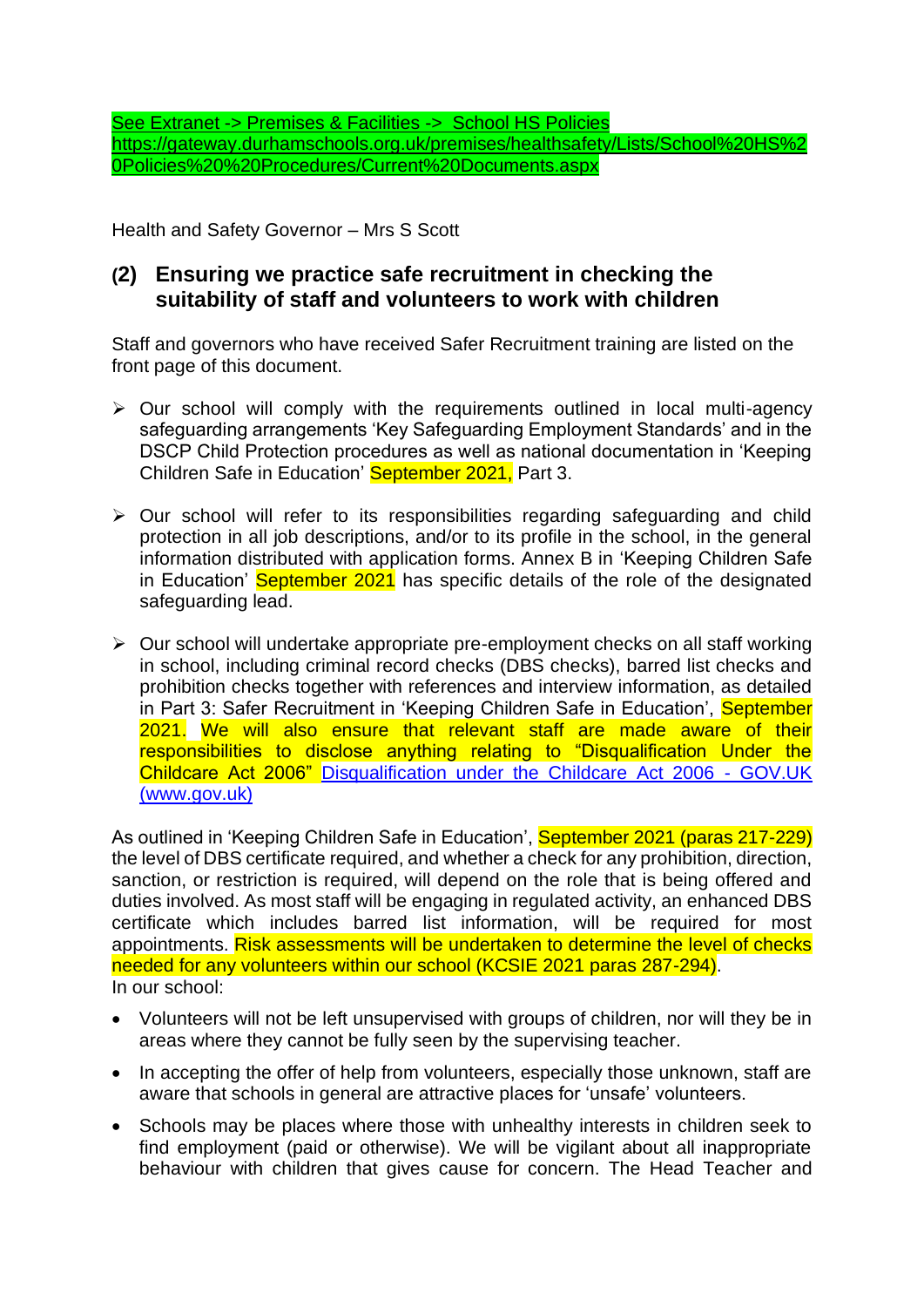governors are aware of the Durham County Council Confidential Reporting Code arrangements.

- We ensure that appropriate DBS checks are carried out before employing supply staff, especially those not available via the Durham Supply Partnership. We will obtain written notification that the appropriate checks have been completed. We will also check that the member of supply staff is the same person for whom these checks have been made.
- Our Governing Body will be aware of their responsibilities in connection with staff appointments and similarly aware of their liabilities especially if they fail to follow LA guidance.
- Members of our governing body will have an enhanced DBS check. They will also be subject to a Section 128 check.
- Volunteers and helpers will not be given tasks beyond their capabilities and therefore where they might feel under pressure.
- Volunteers and helpers should feel able to discuss difficulties with the teacher, who will respond with advice and additional guidance and supervision.
- Volunteers and helpers will not have the opportunity to feel that they are in charge and thus in a position of power, which may then be abused.
- Volunteers, helpers and staff new to the school are given a leaflet that covers behaviour guidelines for staff and volunteers.

### **(3) Training and supporting staff to equip them to appropriately recognise, respond to and support children who are vulnerable and may need safeguarding**

KCSIE September 2021 states that '**All** staff members should be aware of systems within their school or college which support safeguarding, and these should be explained to them as part of staff induction'. This should include:

- The child protection policy which should amongst other things also include the policy and procedures to deal with peer on peer abuse.
- The behaviour policy (which should include measures to prevent bullying, including cyberbullying, prejudice-based and discriminatory bullying).
- The staff behaviour policy (sometimes called a code of conduct).
- The safeguarding response to children who go missing from education.
- The role of the designated safeguarding lead (including the identity of the designated safeguarding lead and any deputies).

Copies of policies and a copy of Part 1 of Keeping Children Safe in Education, September 2021, will be provided to staff and volunteers at induction. All staff, volunteers and supply staff are *required to read* this.

All staff, volunteers and supply staff will be made aware of: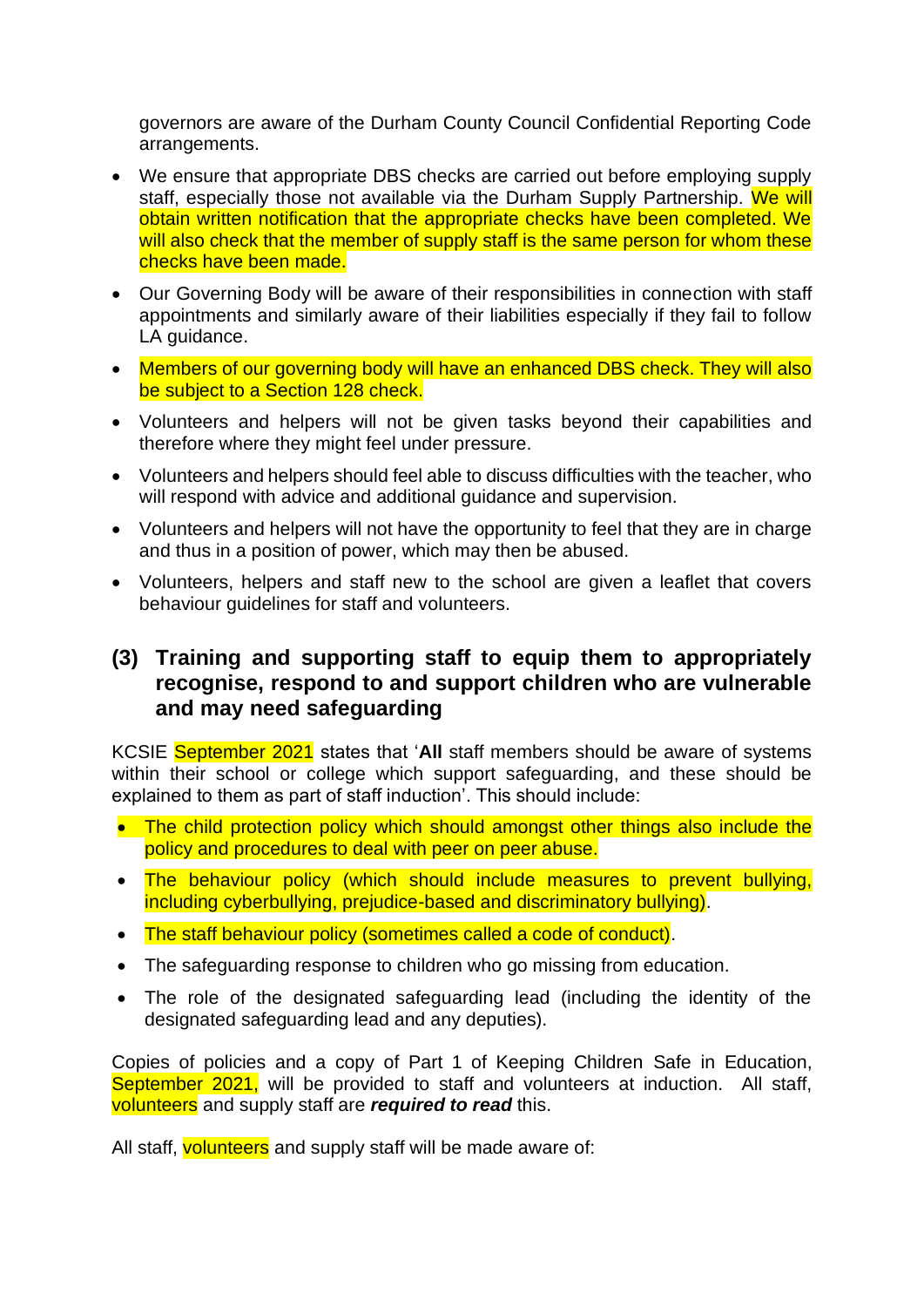- Our local 'early help' process and their role in it.
- The process for making referrals to Children's Social Care and sections 17 and 47 that may follow a referral, along with the role they may be expected to play in such assessments.
- What to do if a child tells them he or she is being abused or neglected, along with maintaining an appropriate level of confidentiality, involving only those who need to be involved, and never promising a child that they will not tell anyone about their abuse.
- The practical government guidance document 'Guidance on Safer Working practice for Adults who Work with Children and Young People', Safer Recruitment Consortium, May 2019.

All adults working in school will receive annual safeguarding and child protection training which is regularly updated. The DSL is responsible for ensuring that the training reflects new priorities and concerns within the County and other multi-agency local priorities. Adults will also receive updated training and quidance throughout the year as necessary.

The date and the names of delegates at these sessions are recorded and held securely to ensure all staff are appropriately trained.

#### **Staff responsible for safeguarding**

Our Designated Safeguarding Lead and deputies will be given sufficient time and training to provide them with the knowledge and skills required to carry out their roles. This will be updated every two years and record of this training will be kept. In addition to this formal training, their knowledge and skills will continually be updated through a range of means (for example via e-bulletins, attendance at safeguarding networks or through reading), at regular intervals, and at least annually, to keep up with any developments.

### **(4) Raising awareness of other safeguarding issues, boosting resilience and equipping children with the skills needed to keep them safe**

We raise other related issues with children, young people and their parents/carers in the following ways:

#### **Children and Young People**

We are mindful that children are kept safe from terrorist and extremist material when accessing the internet in schools. All schools in the County have Smoothwall filtering and monitoring systems in place for this and other potentially risky content. It is wise for a Designated Safeguarding Lead to review these records regularly to see whether it links up with other safeguarding concerns about particular individuals. Online safety is continually emphasised in line with **Annex D** of Keeping Children Safe in Education, September 2021 and DfE 'Teaching Online Safety in Schools', June 2019.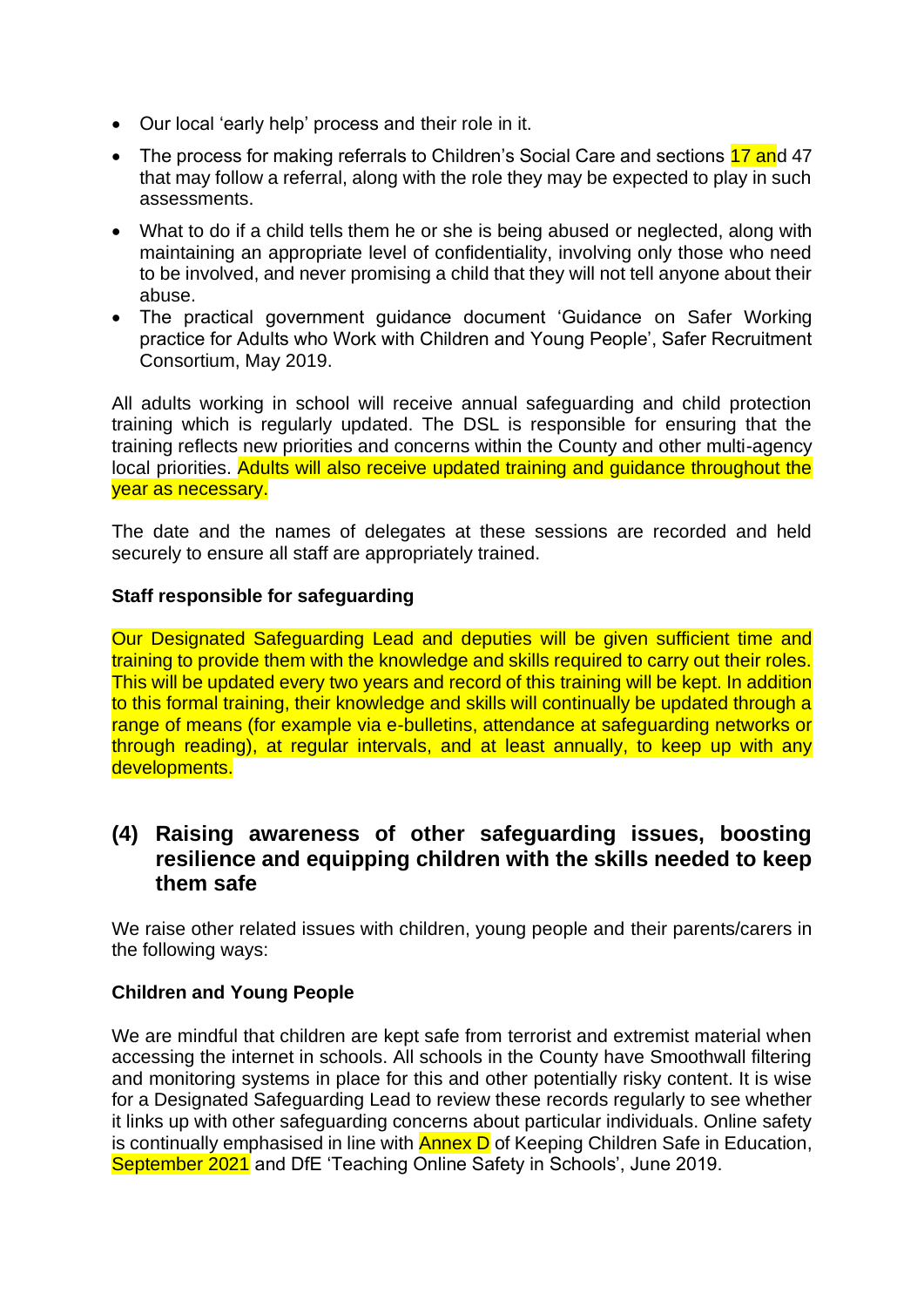Other themes are addressed through our school curriculum, policies, PSHE and RHSE programmes, assemblies, outside visitors and trainers. These may be part of our typical, planned curriculum or in response to issues arising in school, the community or nationally.

Names (and photographs) of staff and adults will be on display in school that children can speak to if they have concerns (school, family or community issues).

#### **Parents/Carers**

Our school brochure, web site and other means of communication with parents will reenforce the message that our school is committed to the welfare and protection of all children in its care. School staff and governors take this duty of care very seriously.

Newsletters, letters to parents about specific issues, our school web site and parents' evenings / consultations are used to disseminate and re-enforce key safeguarding and child protection information.

In addition, we also offer events/briefings and workshops that they may attend on particular issues.

#### Parents have been consulted on our RSHE policy.

Parents are told that it is essential that school records are kept up to date. Parents are asked to keep school informed of any changes. School will accordingly update records held to reflect:

- current address and telephone contacts. We are aware that, as a school, it is good practice to hold more than one emergency contact number for each child and this is particularly important who children who are a safeguarding or welfare concern
- which adults have parental responsibility
- court orders which may be in force
- children on the Child Protection list
- the child's name at birth and any subsequent names (taking care over unusual spellings)
- any other changes to home circumstances

### **(5) Developing and implementing procedures for identifying and reporting cases, or suspected cases, of abuse**

The culture of our school is that 'it could happen here'. Staff are trained to identify indicators of abuse and are aware of circumstances that could potentially make children and young people more vulnerable to abuse.

**Listening to Children and Receiving Disclosures**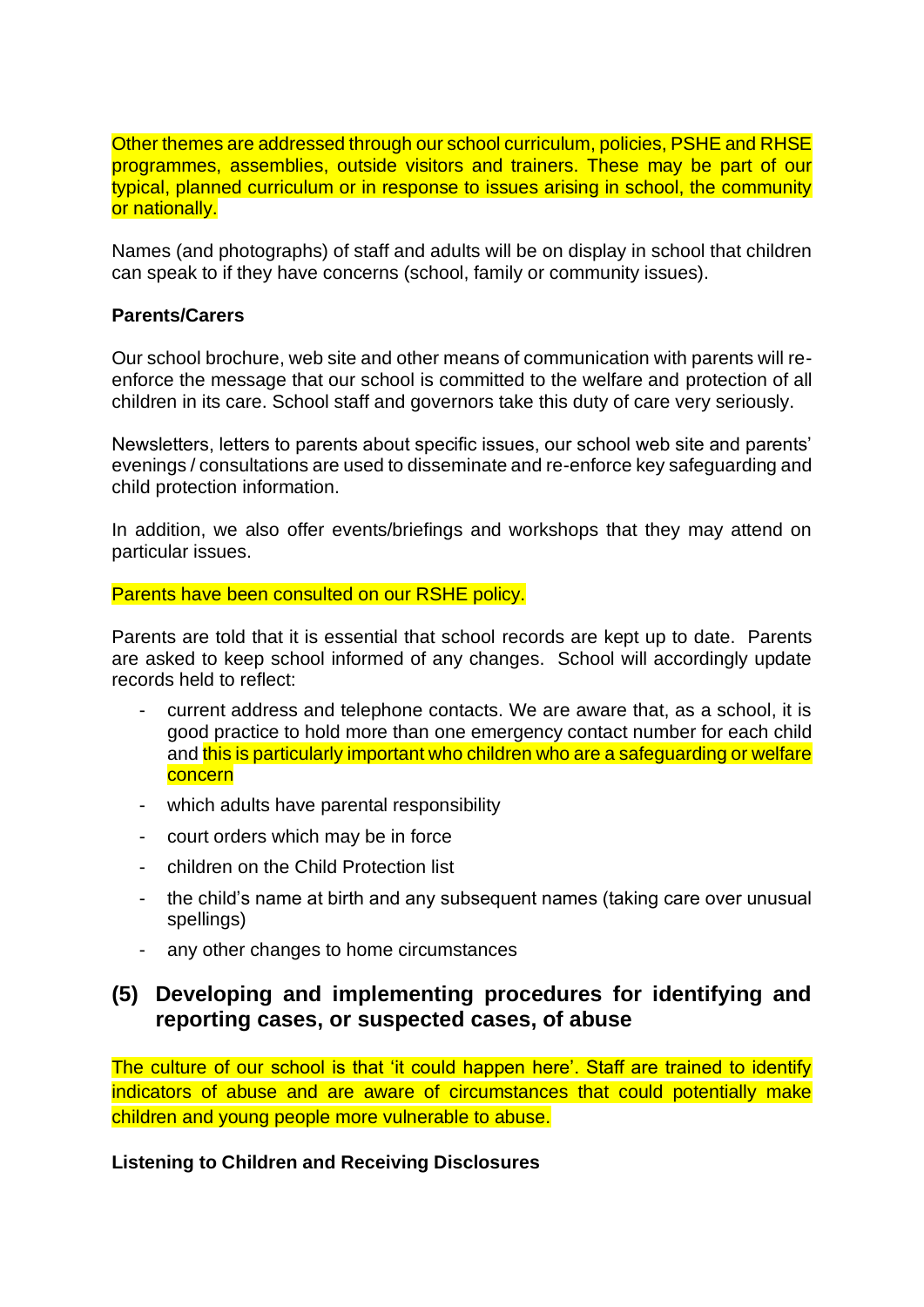We embrace our role as a listening school where children can discuss concerns with any member of staff or adult who works with them. Staff (teaching and support) will make time and be available should children approach them with a situation they are worried about.

Concerns must be taken seriously and at face-value. It is easy to make speedy judgements based on previous knowledge of the child or young person.

Staff receiving a disclosure are unable to promise 'keeping a secret' or confidentiality. They will need to explain that depending on what the child says they might need to share the information with someone who deals with these concerns in school.

If the child does not wish to continue and say anything further the adult should pass on the concern to the designated safeguarding lead that might wish to keep an eye on that student and may well be aware of other issues of concern.

*'Staff should never promise a child that they will not tell anyone about a report of any*  form of abuse, as this may ultimately not be in the best interests of the child. All staff *should be able to reassure victims that they are being taken seriously and that they will be supported and kept safe. A victim should never be given the impression that they are creating a problem by reporting abuse, sexual violence or sexual harassment. Nor should a victim ever be made to feel ashamed for making a report.*' Keeping Children Safe in Education, September 2021, Part 1.

When the member of staff next comes across the child concerned, it would be appropriate to ask how they are and remind them that they are able to come and talk when they wish.

Staff should never speak to another sibling in the family to make enquiries; to investigate concerns is not the role of the school and parents/carers would be rightly aggrieved.

#### **Recording concerns**

ALL concerns and disclosures passed to the designated safeguarding lead must be written, signed and dated on the electronic monitoring system – *CPOMS.* All concerns recorded should be factual; staff should avoid using emotive language & recording their opinions.

Staff should write the exact words used by the child. Any original notes/jottings/reminders made by the adult must be stapled to the form as first-hand information that could be important if a case went to court or scanned into the electronic monitoring system.

The more relevant details staff document, the better (e.g. approximate size, colour of injury, which arm, if burn is scabbing over etc.) Staff can express concern about an injury (open ended questions) but should not ask direct questions. They should never do so in front of other children.

#### **Please remember:**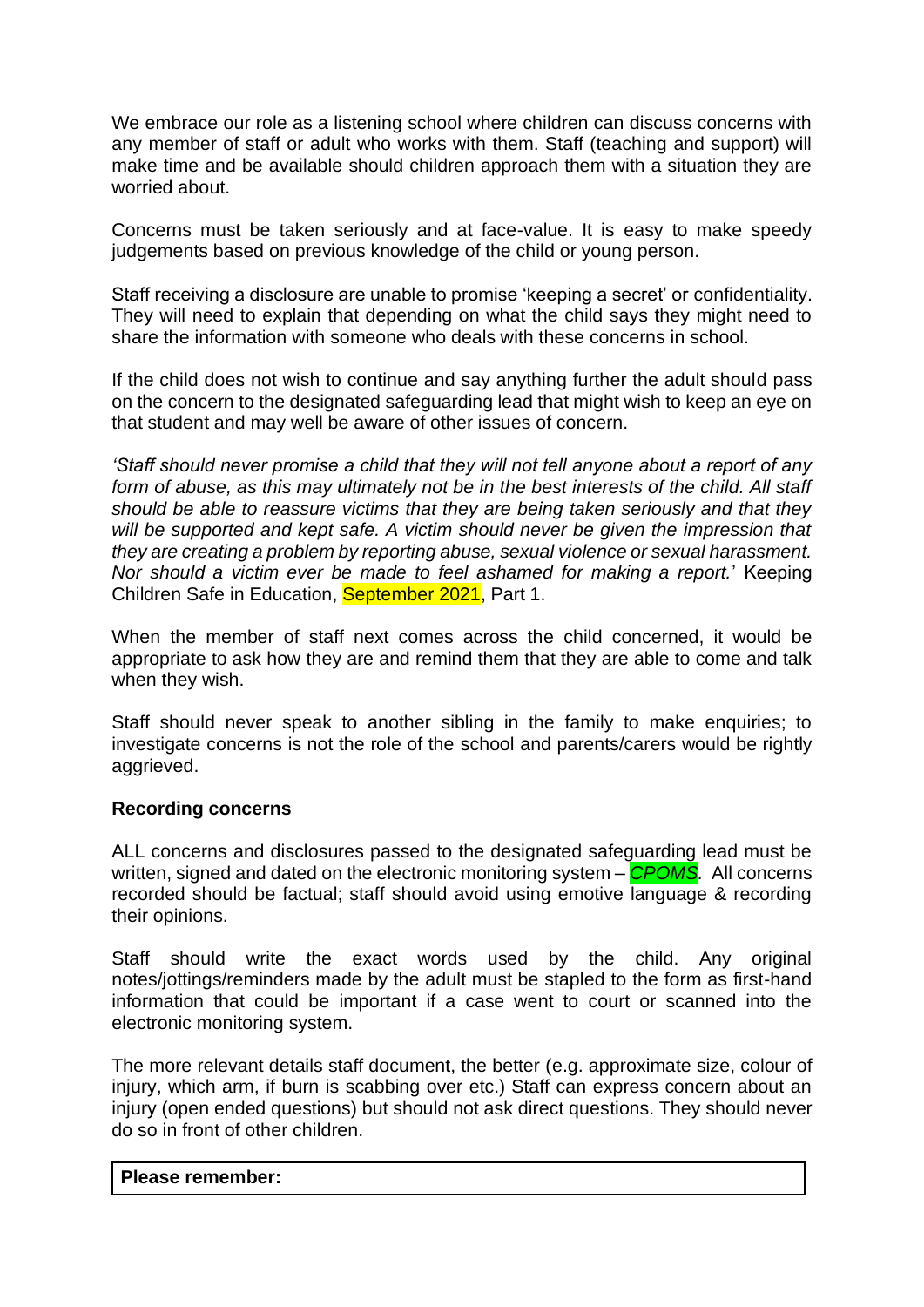- (I) The child should be allowed to make the disclosure at his/her own pace and in his/her own way.
- (ii) The member of staff should avoid interrupting except to clarify what the child is saying but
- (iii) Should not probe for any information that the child does not volunteer.

#### **Concerns about staff members or other adults in school**

If there is concern about another member of staff or adult working in school, the matter must be passed straight to the Head Teacher. The member of staff concerned must not be spoken to. If the concern regards the Head Teacher, this should be passed onto the Chair of Governors. Further information is included in Section G of this policy and KCSIE 2021, Part 4.

#### **Recording and Response of the designated lead professional**

All information received is stored in the child's 'concern' file. Where this is in electronic form, we provide appropriate levels of access to information. Records are kept securely in locked storage and away from the child's individual school records. (The child's individual file is marked to show the existence of the additional 'concern' file). Our designated safeguarding leads can access these documents in an emergency or in the event of an enquiry for information by the MASH (Multi-Agency Safeguarding Hub) Team, for example.

We keep a simple central 'chronology of significant events' for all children in school, in the event that the MASH make contact about issues beyond school and inform any other concerns in school.

We ensure that records include:

- a clear and detailed summary of the concern
- details of how the concern was followed up and resolved
- notes of any actions taken, decisions reached and the outcome

#### **Discussing concerns with the First Contact Service - 03000 26 79 79**

We use the local authority Referral Form for notifying First Contact of concerns. Early help referrals are completed online using the following link: [https://doitonline.durham.gov.uk/service/Early\\_Help\\_Referral](https://doitonline.durham.gov.uk/service/Early_Help_Referral) via DCC CRM system.

Procedures and guidance detailing local multi-agency arrangements, including detailed information about the management of individual cases, may be found at [www.durham-scp.org.uK](http://www.durham-scp.org.uk/)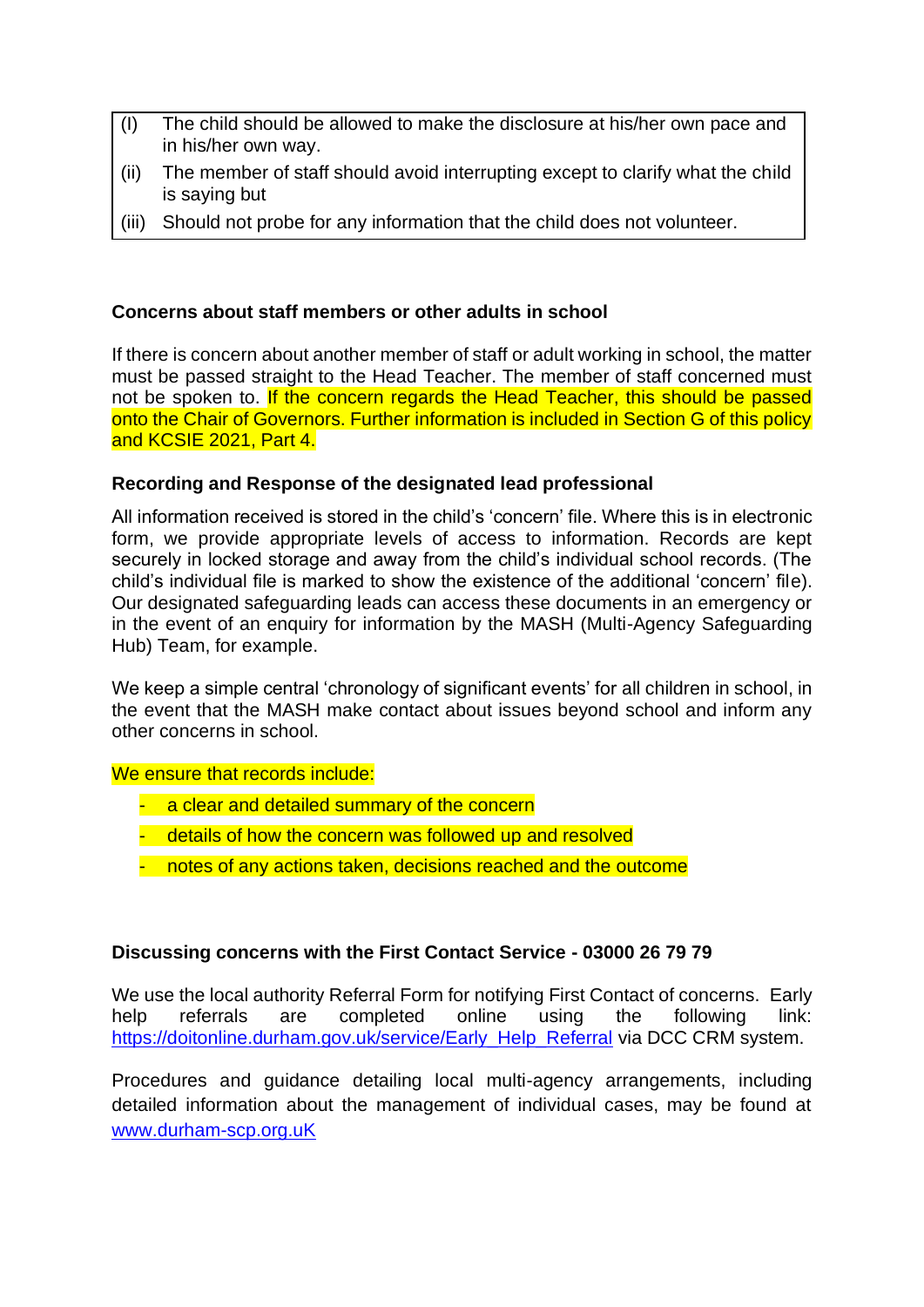If a concern is taken up as a **referral** under section 47: Child Protection, actual or likelihood of significant harm, parents or carers will be informed of this **unless to do so would place the child at further risk of harm.**

If the child requires immediate medical attention staff will accompany the child to the nearest Accident and Emergency Department. First Contact will be informed immediately if the injuries are linked to a child protection matter, so an appropriate paediatrician sees the child. The Director of Children and Young People's Services will be informed, and parents will be notified of the action taken.

If the situation is an emergency and staff are unable to speak to First Contact, we will phone the Police on 101 and ask to speak to a colleague in the Vulnerability Unit concerning a child (see Appendix 9 on guidance about when to contact the police).

#### **Police Switchboard: 0345 6060365 or 101**

#### **Ask for the nearest local Vulnerability Unit to school**

#### **Discussions with First Contact will be followed up in writing**

Discussions of concern and requests for support will be followed up in writing, using the referral form. Early help referrals are completed online using the following link: [https://doitonline.durham.gov.uk/service/Early\\_Help\\_Referral](https://doitonline.durham.gov.uk/service/Early_Help_Referral) via DCC CRM system. A copy is kept on the child's concern file.

If a member of staff feels that the designated safeguarding lead and/or Head Teacher are not taking concerns seriously enough, then it is appropriate for them to tell that person that they are going to consult with First Contact themselves.

**Any staff member** who has a concern about a child's welfare should follow the referral processes set out in Keeping Children Safe in Education 2021, Part 1.

#### **First Contact Service**

[firstcontact@durham.gov.uk](mailto:firstcontact@durham.gov.uk)

#### **Telephone: 03000 26 79 79**

#### **Attendance at Strategy meetings if assessed to be child protection concern**

Strategy meetings are one of four multi-agency meetings as part of Child Protection processes. Local multi-agency procedures have detailed guidance about these meetings [www.durham-scp.org.uk](http://www.durham-scp.org.uk/)

The threshold document is available on the DSCP website.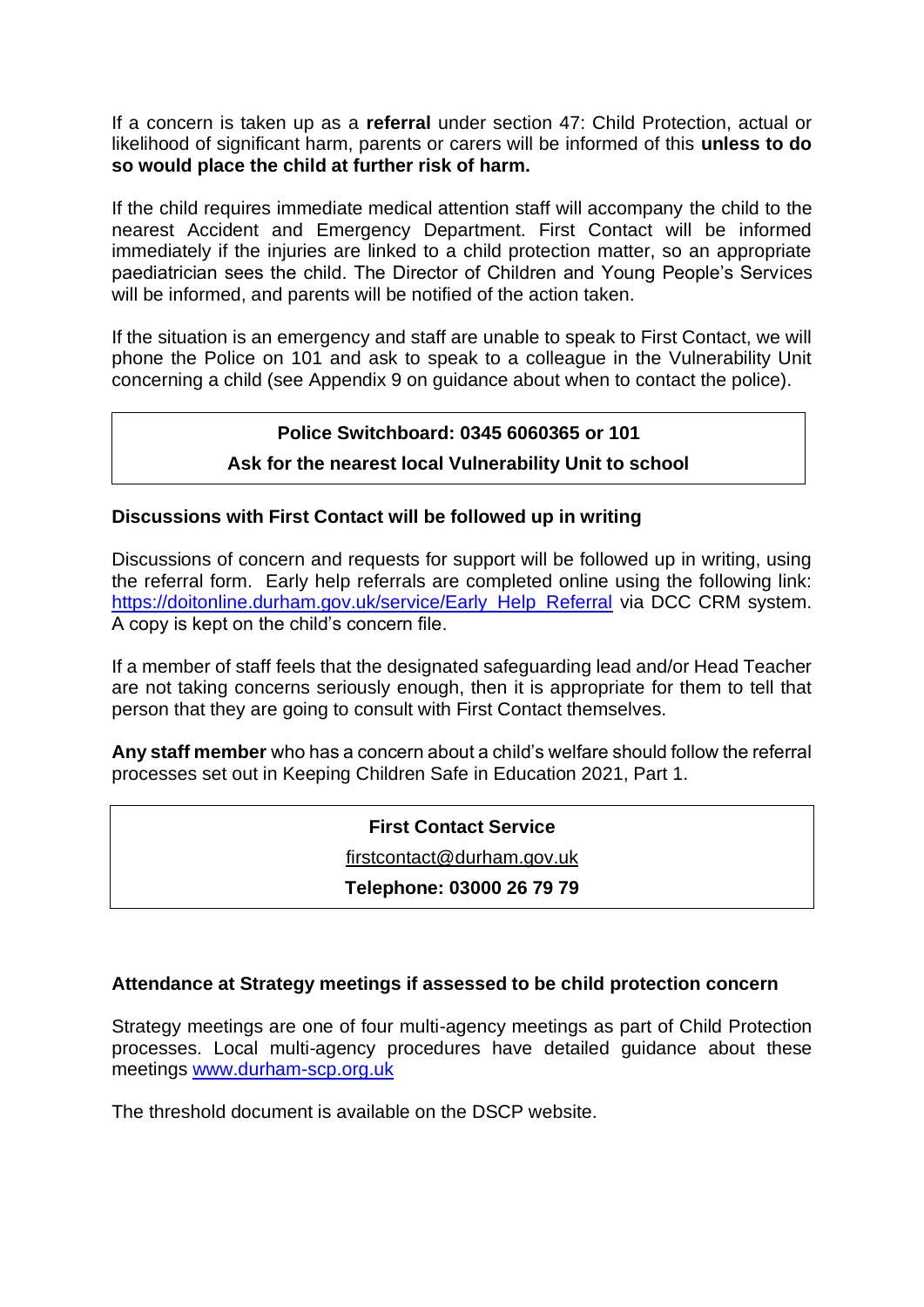School staff may be invited to a strategy meeting. These multi-agency meetings are called to decide whether the threshold for an s47 enquiry should commence to investigate the concerns that have been raised.

These meetings may be called at short notice and appropriate staff from school will attend wherever possible. If the school is the referring agency, they should be invited to attend these meetings. *(School is able to offer a venue if there is a suitable room where confidentiality can be assured).*

Staff will make available any handwritten notes, dated and signed, as well as other records from the concern file including the single agency chronology of concerns. Any further written evidence from the child: stories, drawings etc. will be brought to the meeting.

In school, staff will monitor the child discreetly for any further concerns or signs that are worrying, maintain appropriate records and give support and reassurance to the child.

All information should be treated with discretion and confidentiality and shared in accordance with the National Guidance on information sharing and the GDPR and Data Protection Act 2018.

If concerns are not substantiated following the section 47 enquiries, our school will work with other agencies to determine what further support the family and child require. The school will continue to monitor and support the child.

### **C. OVERVIEW: SAFEGUARDING**

### **(1) Definition of 'safeguarding'**

'Keeping Children Safe in Education 2021 defines safeguarding and promoting the welfare of children as:

*'protecting children from maltreatment, preventing the impairment of children's mental and physical health or development, ensuring that children grow up in circumstances consistent with the provision of safe and effective care; and taking action to enable all children to have the best outcomes.* '*Children' includes everyone under the age of 18.'*

### **2) Safeguarding within this school**

Everyone who encounters children and their families has a role to play in safeguarding children. School staff are particularly important as they are able to identify concerns early and provide help for children, to prevent concerns from escalating. Schools and their staff form part of the wider safeguarding system for children by working with our 3 safeguarding partners in Durham Safeguarding Children Partnership – Durham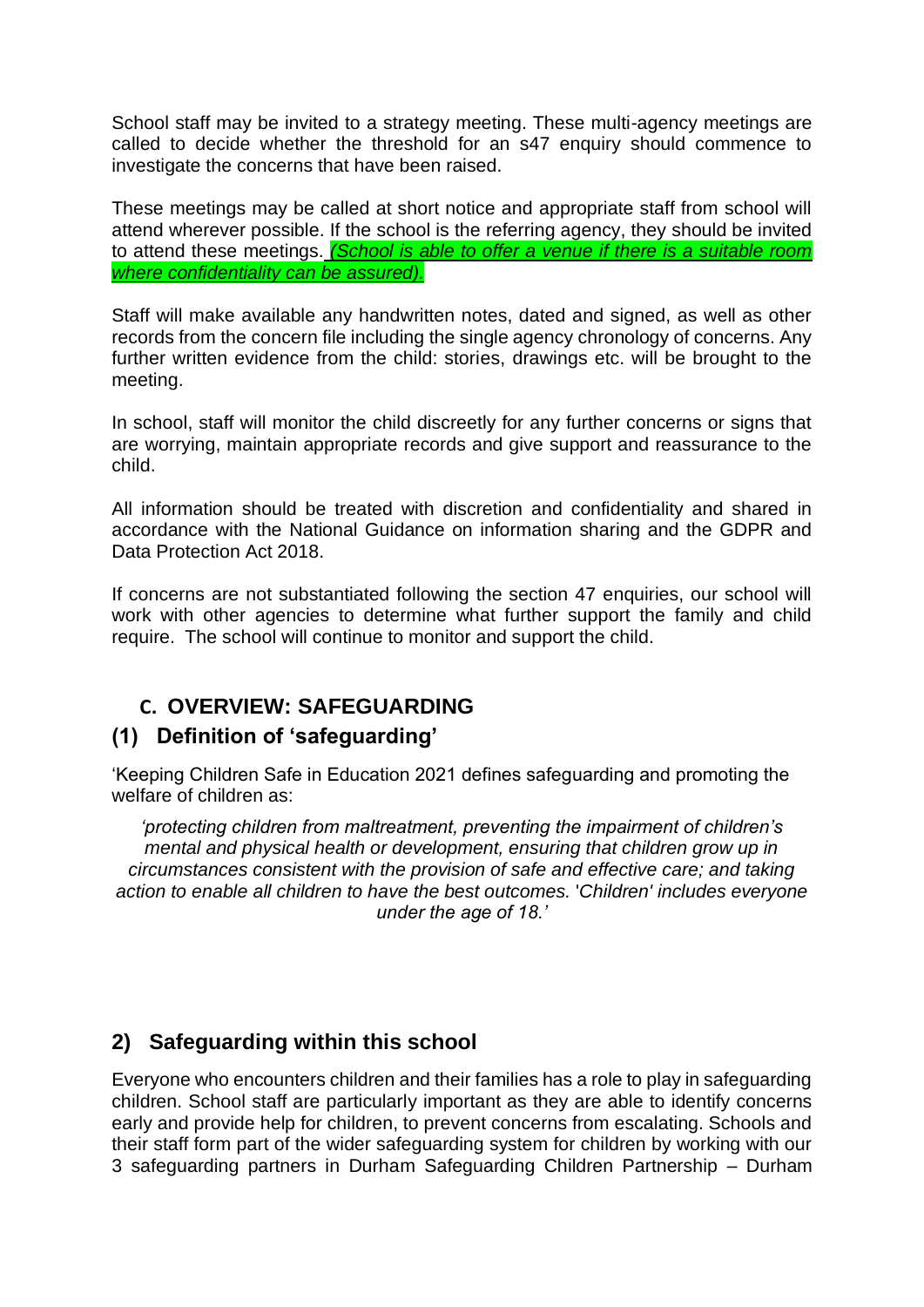County Council, Durham Constabulary and the Clinical Commissioning Groups to promote the welfare of children and protect them from harm.

Safeguarding children permeates all aspects of our work as a school, with a preventative role to inform and boost the resilience of all students by enhancing protective factors in their lives.

Accordingly, this policy links with many other related policies in school, including:

- **Behaviour**
- Anti-bullying
- Health and Safety
- Staff Code of Conduct
- Medication in school/First Aid
- Intimate Care
- School Visits
- Online Safety (Durham Schools Extranet Pupils -> Safeguarding -> Online Safety)
- Children with Special Educational Needs (SEN) and Looked After Children (LAC)
- Equal Opportunities
- Relationships, Health and Sex Education

This policy is also linked to local multi-agency safeguarding arrangements. Current, up to date documentation can be found at [https://www.durham](https://www.durham-scp.org.uk/professionals/)[scp.org.uk/professionals/](https://www.durham-scp.org.uk/professionals/) and include:

- Managing Allegations against Staff (Durham online local partnership safeguarding arrangements and policies)
- County Durham Practice Framework: Single Assessment Procedure & Practice Guidance.
- Keeping Children Safe in Education. September 2021

### **(3) Safeguarding throughout school life**

#### **Caring ethos**

We aim to create and maintain **a caring ethos** where all children and adults feel safe, secure and valued. If children feel happy and enjoy school this will encourage good attendance and then create conditions in which they can do their best in every area of school life. Our school operates as a listening school where children can approach adults with concerns. These will be taken seriously and relevant local multi-agency safeguarding procedures followed without delay if there is a risk/likelihood of, or actual **significant harm.**

To support pupils school runs a range of social and emotional interventions: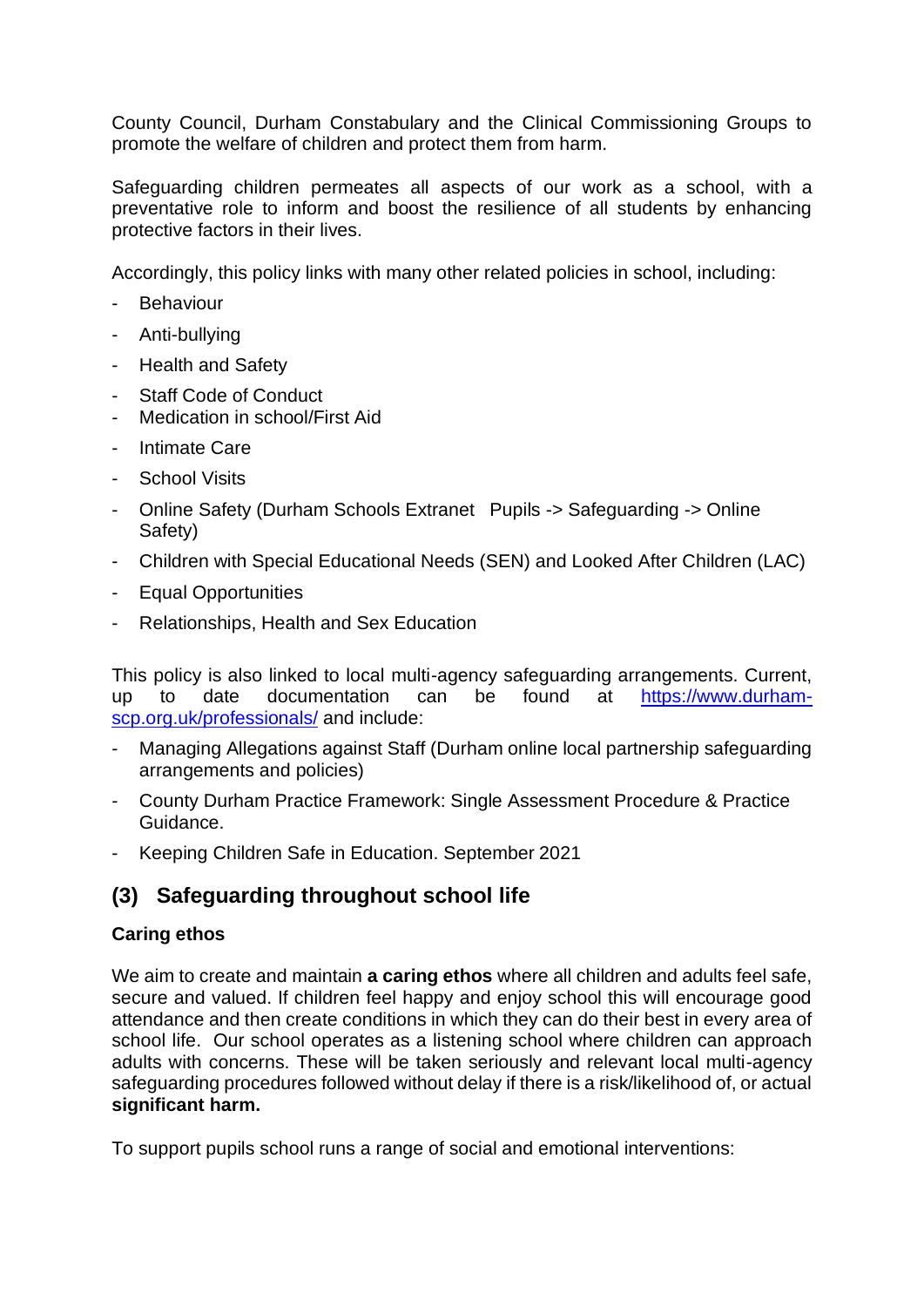Nurture Group, Ginger Bear, Rainbows Bereavement Counselling, Alltogether Better, Relax Kids, School Counsellors and EWEL emotional wellbeing and behaviour service. In addition, we work in close partnership with external agencies such as Camhs, First Contact, Family workers, School nurse, Annfield Plain Methodist Church and the local PCSo's

#### **Curriculum**

Children have access to an appropriate curriculum, including the teaching of Relationships, Health & Sex education, differentiated to meet their needs. This enables them to learn to develop the necessary skills to build self-esteem, respect others, defend those in need, and resolve conflict without resorting to violence. Children learn skills to question and challenge to enable them to make informed choices now and later in life. A protective factor for children is personal resilience including strong social and emotional skills. All work with children which boosts confidence and self-esteem is valuable to protect them from peer pressure and outside influences detrimental to their physical and mental well-being.

Children are encouraged to express and discuss their ideas, thoughts and feelings through a variety of activities and have access to a range of cultural opportunities which promote respect and empathy for others. As part of our Prevent duty under s.26 of the Counter-Terrorism and Security Act 2015, we are aware of the importance of building pupils' resilience to radicalisation by promoting fundamental British values and enabling them to challenge extremist views. Schools can build pupils' resilience to radicalisation by providing a safe environment for debating controversial issues and helping children and young people understand how they can influence and participate in decision-making.

Many areas of the curriculum include age-appropriate opportunities for children and young people to discuss and debate important issues including lifestyles, health, safety and well-being (physical and emotional), family life, child-care and parenting, forced marriage, domestic abuse, religious beliefs and practices as well as human rights issues. Through these, we support children and young people to recognise and manage risk, make safer choices and recognise when pressure from others threatens their personal safety and wellbeing. They can develop effective ways of resisting pressure, including knowing when, where and how to get help.

#### **Universal services and specialist support staff**

The following professionals are also available to support individual children in school: The One Point Hub, Stanley – 03000 261114 The school nurse – Alison Johnson – 03000 263538 Attendance and Inclusion Officer – Lesley Sabourn 07434 897601 School Counsellor – Paula Thompson – 01207 233611 Educational Psychologist – Charlotte Ford – 03000 261114 Child and Adolescent Mental Health Service – 0191 5945770 Mental Health Nurse – Sharan Elliott - 07392 194 165

The following **visitors** also contribute to our work to safeguard and promote the welfare of our students: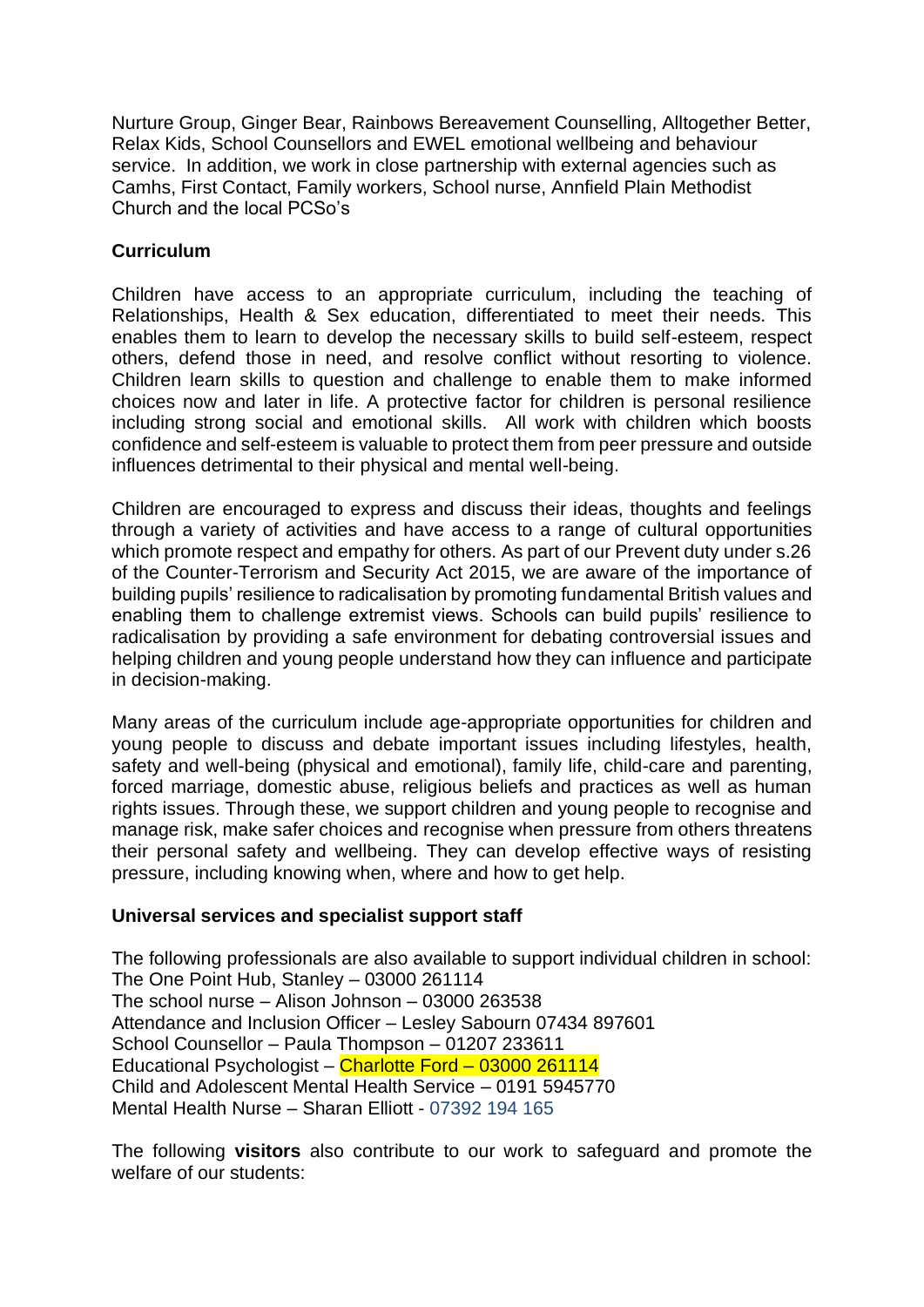Community police, Jet and Ben Stranger Danger, Fire Brigade, Safety Carousels, ChildLine, School Nurse, Reverend Stephanie.

#### **Childcare Arrangements Before and After School (including extra-curricular activities)**

- School runs a breakfast club from 8 until 8:50 each morning and an after school club until 5pm.
- School lunches are staggered and pupils are encouraged to take part in a range of sporting activities, creative play or reading/other activities. Special permission is given to pupil to take part in an inside, supervised activity if the yard is too challenging on that day.
- After-school clubs take place on site and a range of activities are offered including sports, music, art, cooking, relax kids etc.

These all provide further opportunities for students to develop positive and caring relationships with adults, who themselves will be trained to be aware of signs and behaviours that could suggest concerns. Supportive relationships outside the home, such as those with adults in school and other children, are additional protective factors that boost children's resilience. Staff will always work with children in a professional way and are reminded to respond to disclosures sensitively and appropriately. All adults in school know the names of the designated safeguarding leads and are made aware of their responsibility to pass on any issues of concern without delay and make a written record.

#### **Working with parents and carers**

Our school believes in effective communication with parents and carers. We welcome parent/carer views and concerns about the welfare of their children and use this feedback to regularly review our practices. Parental views are obtained in the following ways:

#### Surveys, questionnaires, parent's evenings etc.

We keep parents informed about important and topical issues, including child protection elements of safeguarding, in the following ways:

Newsletters, text messages, Facebook, letters home, website, training/information sessions e.g. e-safety, bullying etc.

We aim to have good working relationships with parents and carers and to work in partnership with them through transparency and honesty. However, we do not forget that their child's needs and welfare are our paramount concern, thus obtaining consent to take matters further is **not** always appropriate. This obligation is set out in our school prospectus/brochure.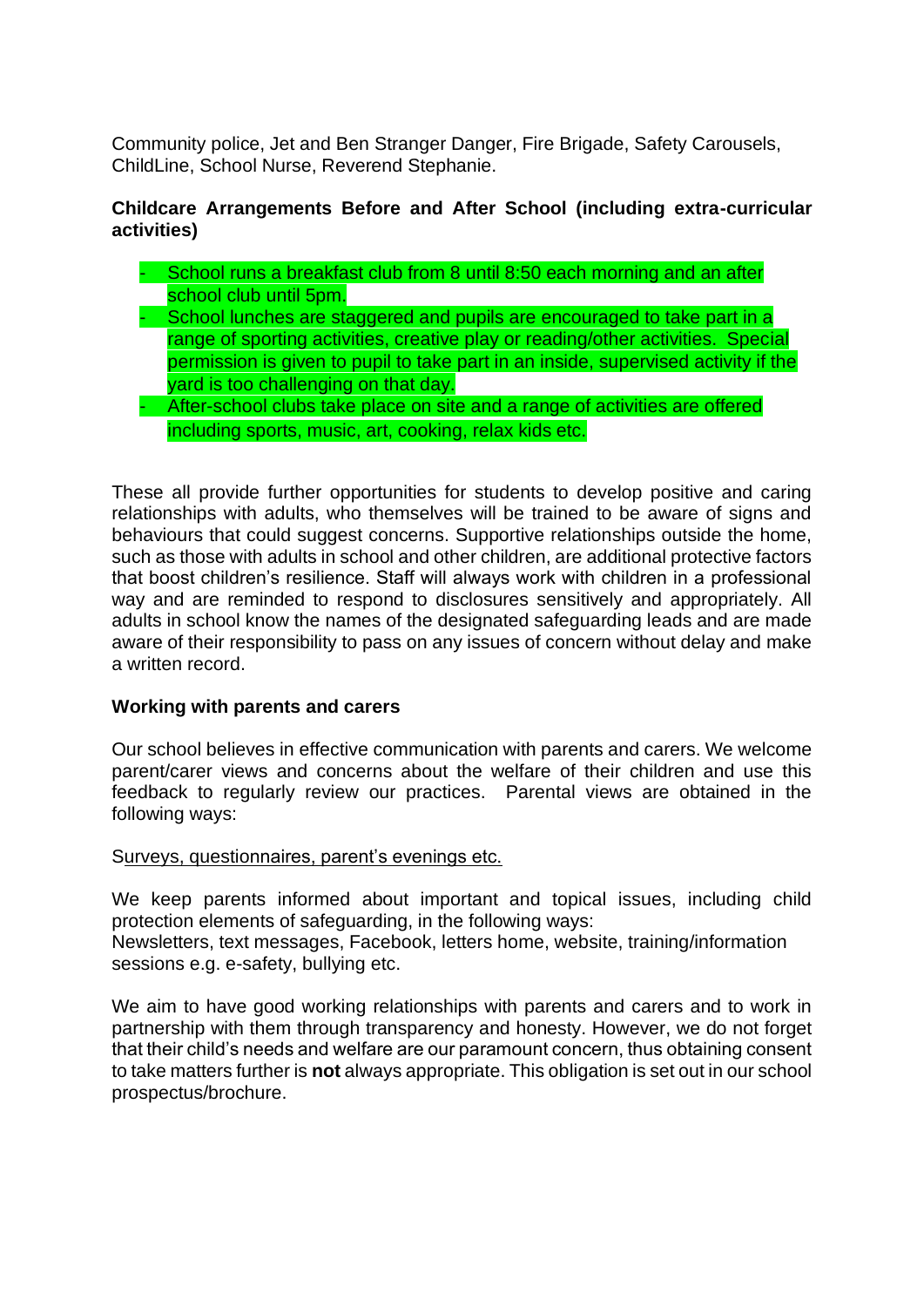### **D. CHILD PROTECTION WITHIN SAFEGUARDING ARRANGEMENTS FOR ALL CHILDREN/YOUNG PEOPLE IN SCHOOL**

There are a series of layers of care and intervention ranging from safeguarding for all/universal services (single-agency activities) through to multi-agency work under the Children Acts 1989 to 2018:

- $\triangleright$  Safeguarding arrangements in school
- $\triangleright$  Early Help within universal services
- ➢ More complex cases requiring Early Help
- $\triangleright$  Child in Need consent required as for Levels 2 and 3
- ➢ Child Protection
- ➢ Durham Safeguarding Children's Partnership guidance and procedures (see [https://www.durham-scp.org.uk/\)](https://www.durham-scp.org.uk/)

#### **The Durham Children and Young People's Strategy**

The Children and Young People's Strategy 2019-2022 is prepared jointly by all public services, voluntary and community services, including the Council, local health services and the police who work together to improve outcomes for children, young people and their families through the Children and Families Partnership. It can be accessed here[:ChildrenAndYoungPeoplesStrategy2019-22.pdf \(durhaminsight.info\)](https://www.durhaminsight.info/wp-content/uploads/2019/06/ChildrenAndYoungPeoplesStrategy2019-22.pdf)

### **(1) Life at Home**

The Framework for Assessment triangle, reproduced below, summarises every aspect of a child's life under three headings and is mirrored in the Referral form for First Contact Service.

- Child's developmental needs (How I grow and develop)
- Parenting capacity (What I need from people that look after me)
- Family and environmental factors (My wider world)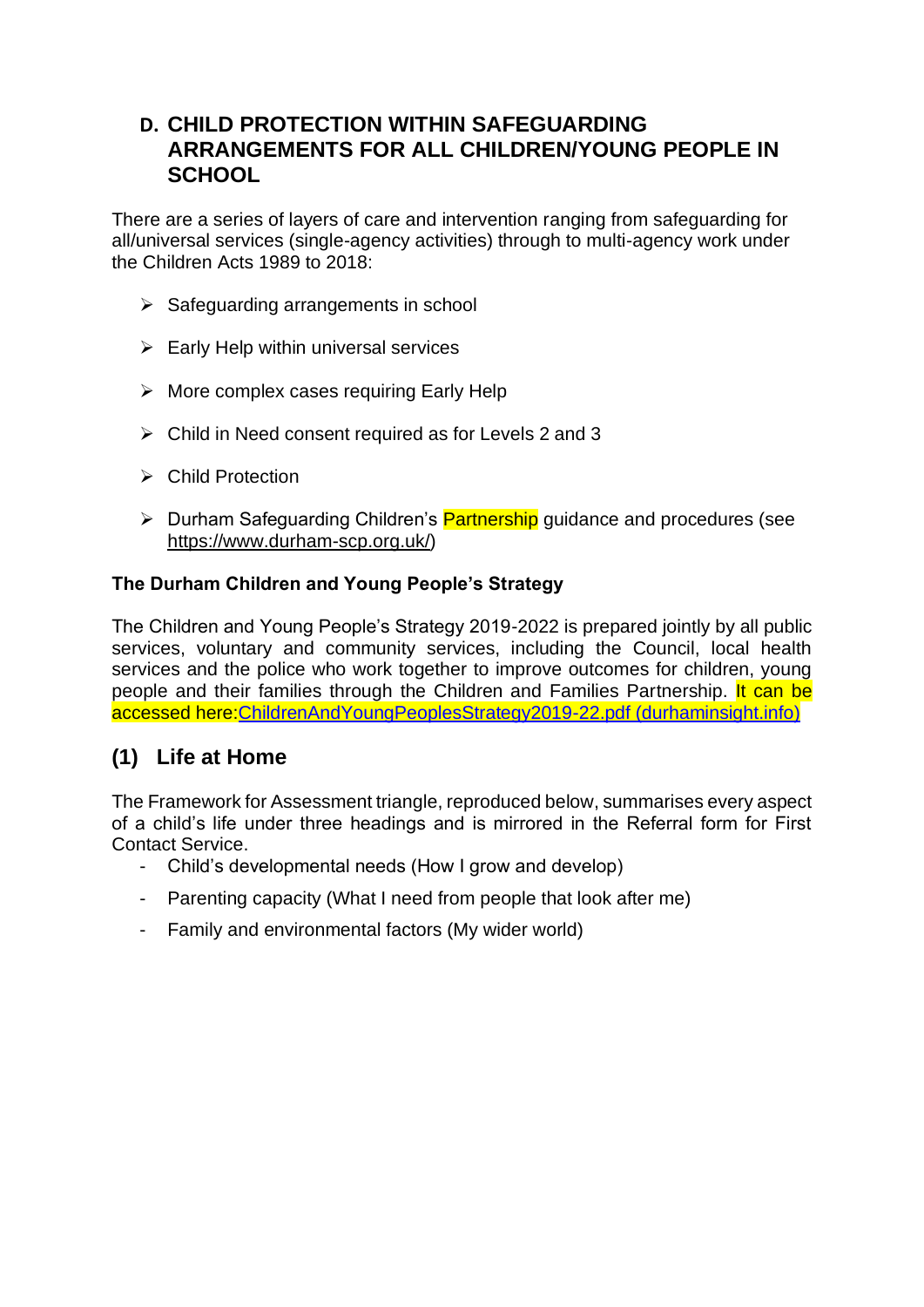

Aspects from all three domains combine in home life and staff and adults in school should be mindful of these connections as they work with children and their parents/carers in school.

This school believes that it is essential to work with parents and carers in the best interests of their children. However, good relationships with parents and carers should not detract from our primary concern which is the welfare of children in this school.

Staff are made aware in training of the 'toxic quad.' issues in home life that could have an impact on the way children are parented (Munroe, 2010). The Government research into Serious Case Reviews reveals that the presence of one or more of the following issues could have a detrimental impact on parenting of children in that household:

- Domestic abuse (violence)
- Substance misuse (alcohol and or drugs)
- Adult mental health
- Learning Disabilities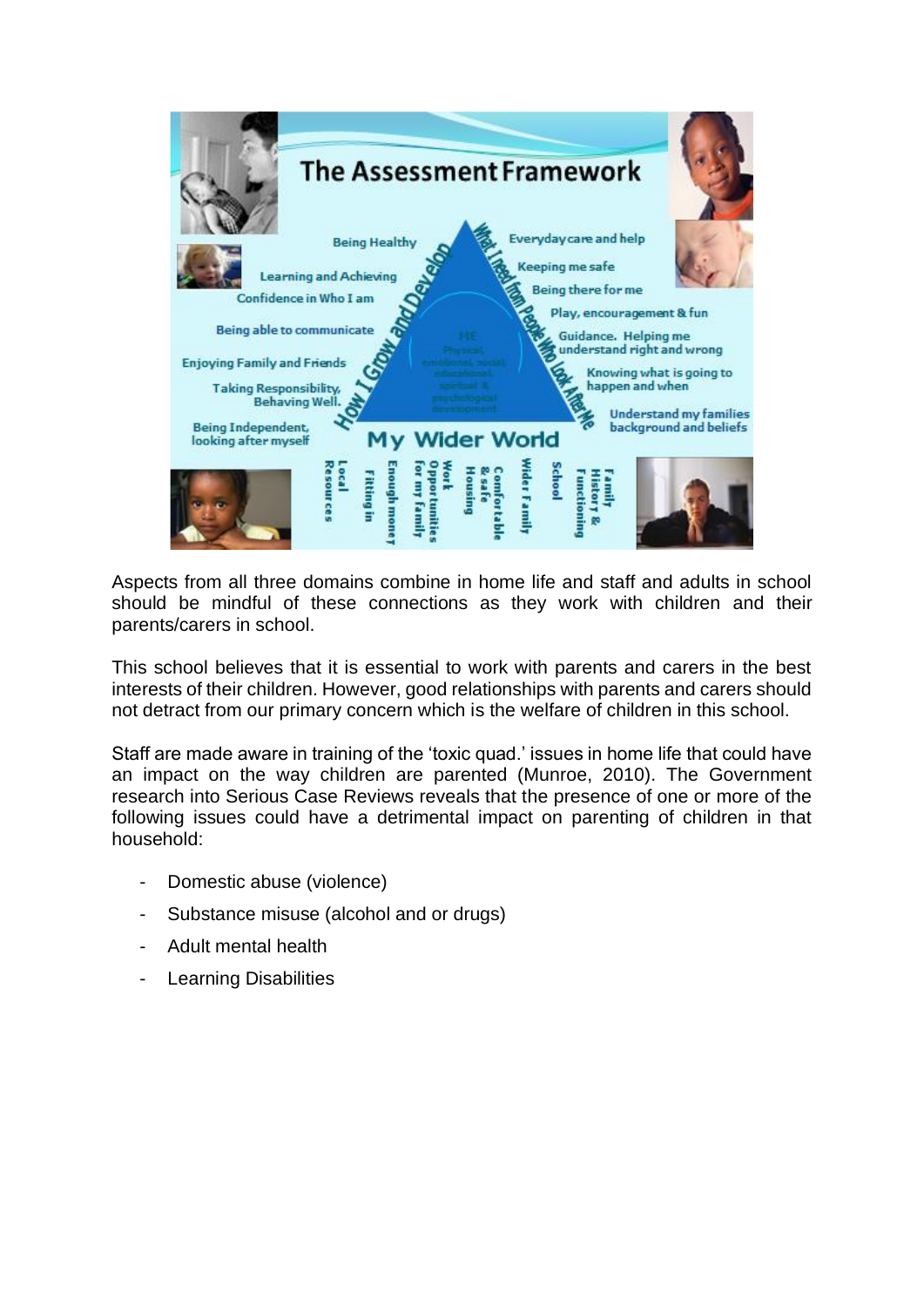

Neglect is the largest category for children being on the Child Protection list (nationally and in Durham). Durham DSCP have produced new Neglect Practice Guidance (Revised 2017) linked to the Tackling Neglect Multi-Agency Strategy 2017. It can be found here: [Early Help Strategy for children, young people and Families \(durham](https://durham-scp.org.uk/wp-content/uploads/2016/06/1458036245-Neglect-Practice-Guidance-2016-Final.pdf)[scp.org.uk\)](https://durham-scp.org.uk/wp-content/uploads/2016/06/1458036245-Neglect-Practice-Guidance-2016-Final.pdf)

### **(2) Signs and behaviours of concern**

*'All staff should be aware of indicators of abuse and neglect. Knowing what to look for is vital for the early identification of abuse and neglect (see paragraphs 26-30), and specific safeguarding issues such as child criminal exploitation and child sexual exploitation (see paragraphs 32-39) so that staff are able to identify cases of children who may be in need of help or protection"* September 2021, Part 1 (para 20).

**All** of our staff are familiar with KCSIE September 2021 and their responsibilities highlighted within this (paragraphs 20 to 52).

Paragraph 19 of the document emphasises that staff should be particularly alert to the need for early help for the following groups of children:

- is disabled or has certain health conditions and has specific additional needs.
- has special educational needs (whether they have a statutory Education, Health and Care Plan or not).
- has a mental health need.
- is a young carer.
- is showing signs of being drawn in to anti-social or criminal behaviour, including gang involvement and association with organised crime groups or county lines.
- is frequently missing/goes missing from care or from home.
- is at risk of modern slavery, trafficking, sexual or criminal exploitation.
- is at risk of being radicalised or exploited.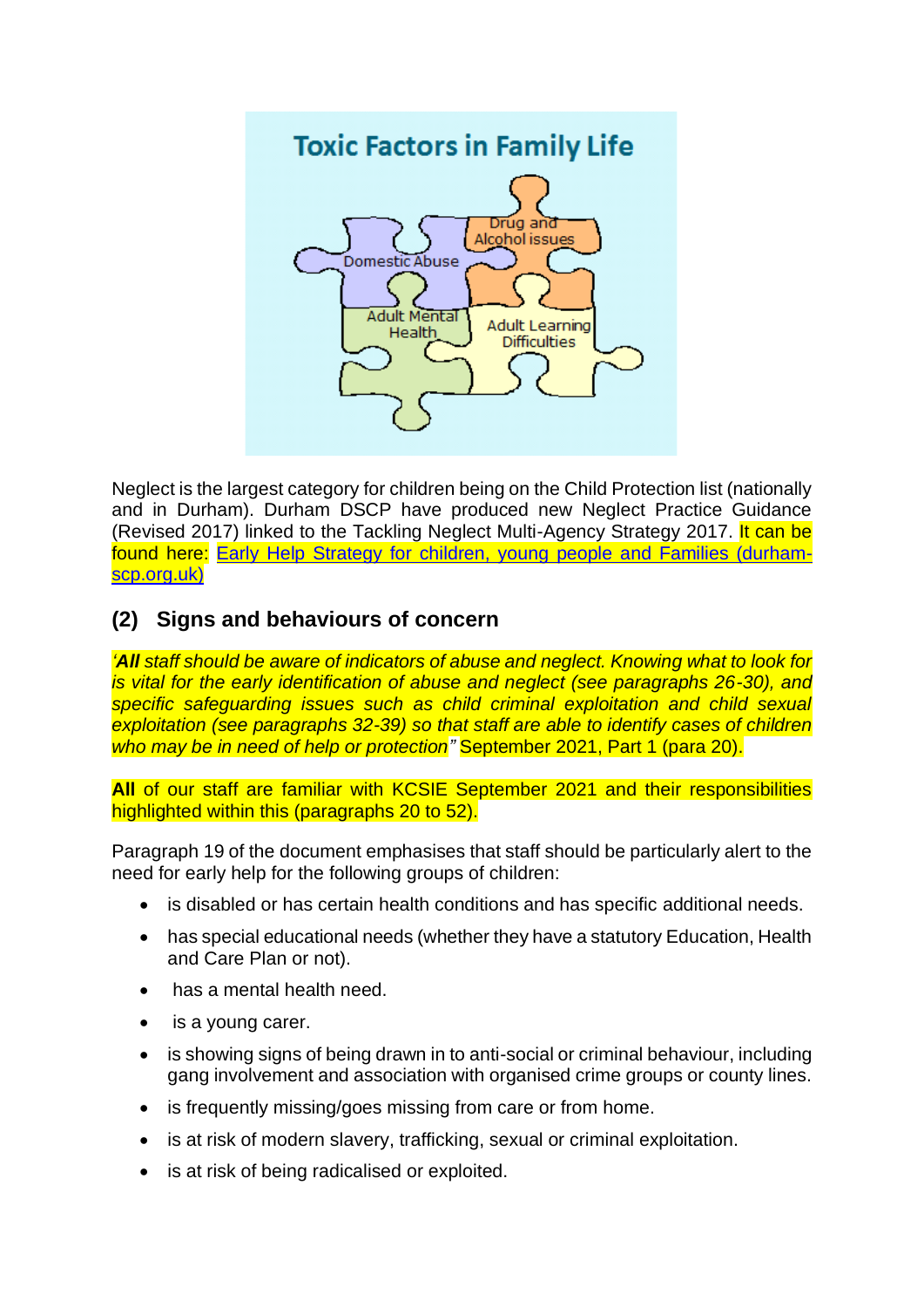- has a family member in prison or is affected by parental offending.
- is in a family circumstance presenting challenges for the child, such as drug and alcohol misuse, adult mental health issues and domestic abuse.
- is misusing drugs or alcohol themselves.
- has returned home to their family from care.
- is at risk of 'honour'-based abuse such as Female Genital Mutilation or Forced Marriage.
- is a privately fostered child, and
- is persistently absent from education, including persistent absences for part of the school day.

'*All staff members should receive appropriate safeguarding and child protection training which is regularly updated. In addition, all staff members should receive safeguarding and child protection updates (for example, via e-mail, e-bulletins and staff meetings), as required, but at least annually to provide them with relevant skills and knowledge to safeguard children effectively*'. Keeping children safe in education, September 2020, Part 1 (para 14).

In our school we do these regular updates through:

Staff meetings and staff briefings Sharing of information on the staff gateway Online training through the National College

Notes of these and attendance lists at briefings will be kept in a separate file

Our school understands that it is best practice to discuss concerns with parents/carers before contacting First Contact Service (providing this does not present a delay), unless by doing so the child would be put at further risk of harm. First Contact Service: 03000 267979.

Anyone can make a referral. When referrals are not made by the designated safeguarding lead, the designated safeguarding lead should be informed, as soon as possible, that a referral has been made.

#### **Where a child is suffering, or is likely to suffer from harm, it is important that a referral to children's social care (and if appropriate the police) is made immediately.**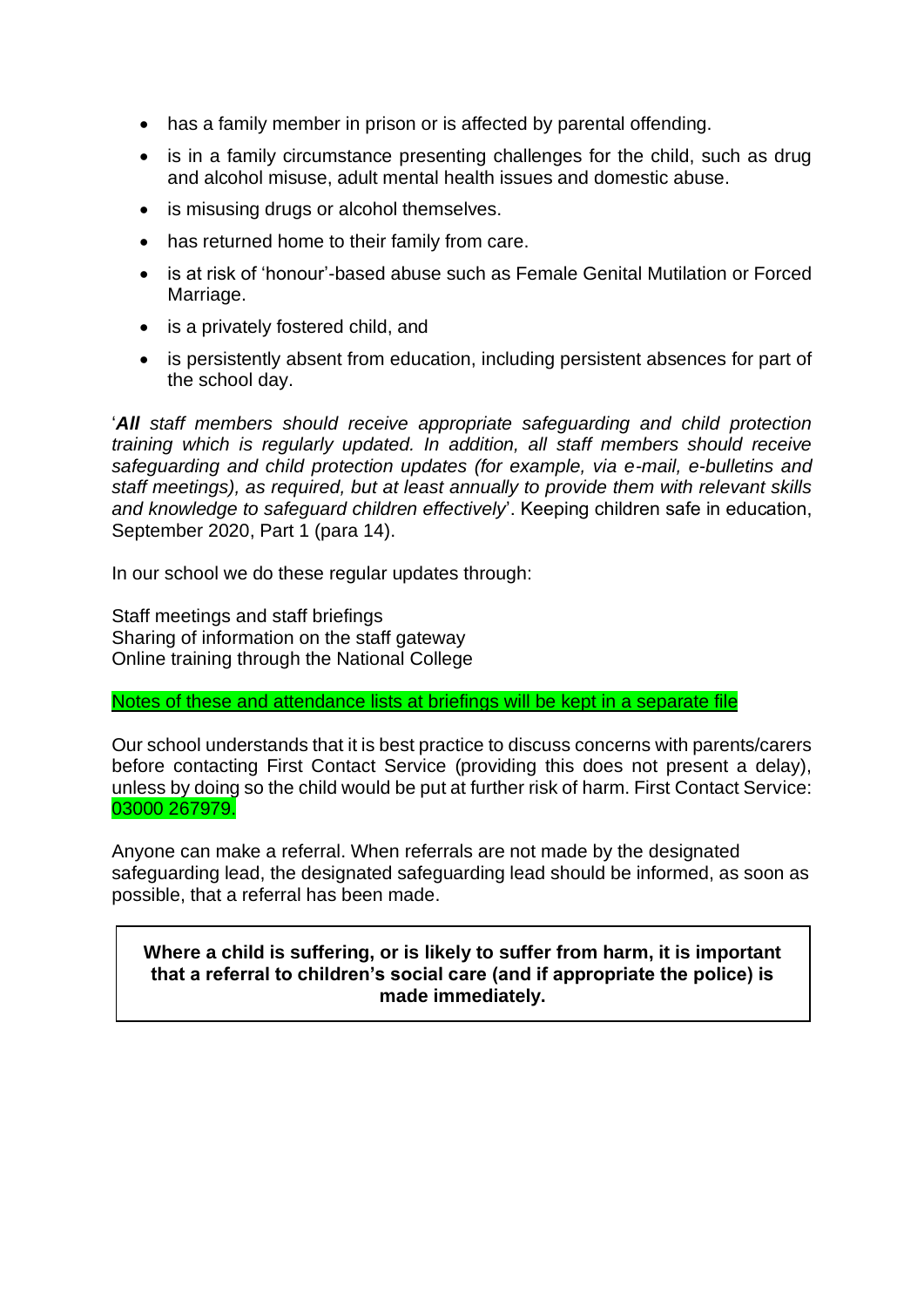### **(3) Single Assessment Procedure & Practice Guidance**

'*All staff should be prepared to identify children who may benefit from early help*' Keeping children safe in education, September 2021 (para 8). This relates to work with other universal agencies and following DSCP procedures and guidance (see [https://www.durham-scp.org.uk/\)](https://www.durham-scp.org.uk/). Our school is aware that '*no single practitioner can have a full picture of a child's needs and circumstances*'. Also, that '*if children and families are to receive the right help at the right time, everyone who comes into contact*  with them has a role to play in identifying concerns, sharing information and taking *prompt action*'. KCSIE 2021 (para 3).

#### *e.g. DSCP briefings, recent Refresher courses run by Education Durham, Engaging Families courses and other DSCP training etc.)*

This school works with the consent of parents and carers to jointly undertake assessments where an unmet need has been identified. However, we are aware from the document, 'A Guide for Professionals on the Sharing of Information' (Durham, 2014) that it may be necessary to meet with other services and agencies even if this consent for a 'Team around the Family' meeting is not forthcoming. These professionals' meetings are important to share concerns, suggest ways forward along with further work to encourage participation by parents/carers in early help processes.0-19 Hubs, One Point colleagues and Early Help Advisers are also a useful source of advice in these circumstances.

Team around the Family (TAF) is an early means of intervention to provide appropriate advice and support for the parents/carers and young person by working with appropriate local agencies through Team around the Family arrangements. See www.durham-scp.org.uk

Our local One Point Hub and Families First Team and contacts are: The One Point Hub, Louisa Centre, Stanley – 03000 261114

#### Durham Multi-Agency Safeguarding Hub (MASH)

Where concerns are identified as amber or red on the Durham Staircase, our school will cooperate promptly and fully, with relevant information, to inform further assessments undertaken by the MASH team. [Durham-Council-Document-FINAL-09-](https://durham-scp.org.uk/wp-content/uploads/2020/09/Durham-Council-Document-FINAL-09-09-20-V6-1-003.pdf) [09-20-V6-1-003.pdf \(durham-scp.org.uk\)](https://durham-scp.org.uk/wp-content/uploads/2020/09/Durham-Council-Document-FINAL-09-09-20-V6-1-003.pdf)

### **(4) Child in Need**

Section 17 of the 1989 Children Act Working Together to Safeguard Children 2018

*"A child in need is defined under the Children Act 1989 as a child who is unlikely to achieve or maintain a reasonable level of health or development, or whose health and development is likely to be significantly or further impaired, without the provision of services; or a child who is disabled. Local authorities are required to provide services for children in need for the purposes of safeguarding and promoting their welfare.*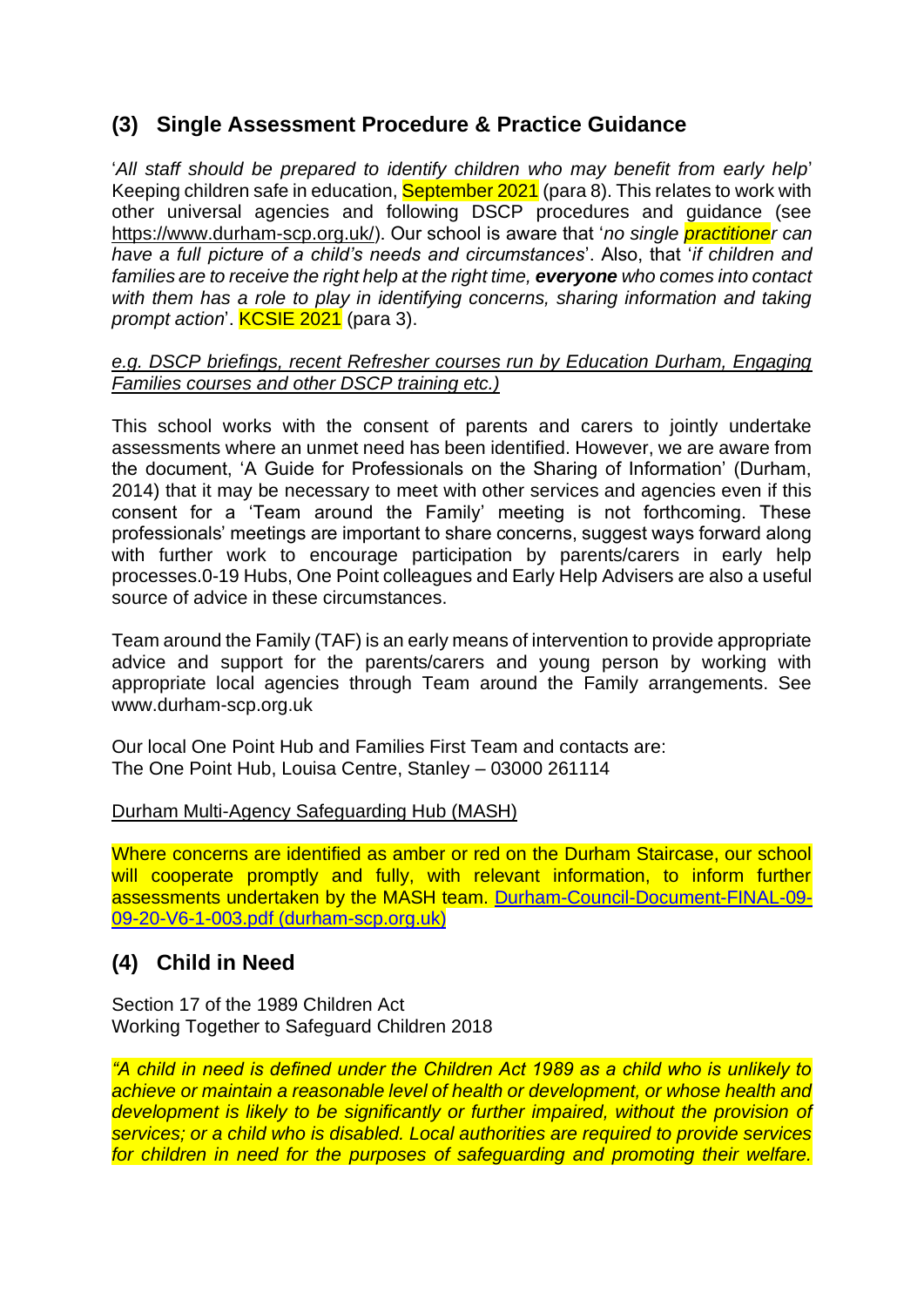*Children in need may be assessed under section 17 of the Children Act 1989"* KCSIE 2021 (para 65).

This school recognises the importance of this early support and intervention work in more complex cases undertaken with the consent of parents and carers and follows the Durham Threshold Guidance document, which includes the "Durham Staircase and Continuum of Need Model. [Durham-Council-Document-FINAL-09-09-20-V6-1-](https://durham-scp.org.uk/wp-content/uploads/2020/09/Durham-Council-Document-FINAL-09-09-20-V6-1-003.pdf) [003.pdf \(durham-scp.org.uk\)](https://durham-scp.org.uk/wp-content/uploads/2020/09/Durham-Council-Document-FINAL-09-09-20-V6-1-003.pdf)

### **(5) Child Protection and Significant Harm**

Section 47 of the 1989 Children Act Working Together to Safeguard Children 2018

*'Local authorities, with the help of other organisations as appropriate, have a duty to make enquiries under section 47 of the Children Act 1989 if they have reasonable cause to suspect that a child is suffering, or is likely to suffer, significant harm. Such enquiries enable them to decide whether they should take any action to safeguard and promote the child's welfare and must be initiated where there are concerns about maltreatment. This includes all forms of abuse and neglect, female genital mutilation, or other so-called 'honour'-based abuse, forced marriage and extra-familial harms like radicalisation and sexual exploitation*.' KCSIE 2021 (para 66)

Significant harm is where some children are in need because they are **suffering, or likely to suffer, significant harm**. This is the threshold that justifies compulsory intervention in family life in the best interests of children.

### **(6) Prepare for the unexpected**

Our staff are aware from their training that some children might display worrying signs/symptoms or disclose information suggesting abuse, when they have never previously given rise to concern. Staff must contact the designated safeguarding lead for child protection **without delay** so concerns can be discussed with First Contact Service as soon as possible. In all cases, it should be borne in mind that other siblings might be at risk in the household as well as the one presenting concerns in school. '*Staff working with children are advised to maintain an attitude of 'it could happen here' where safeguarding is concerned. When concerned about the welfare of a child, staff should always act in the best interests of the child*'. KCSIE 2021 (para 55).

### **(7) Low Level Concerns**

Please see: KCSIE 2021 (Para 407-426) and Appendix 7

As part of our safeguarding culture where ALL concerns regarding adults are shared responsibly in line with our school's safeguarding reporting systems and will be recorded in writing and held securely on our Safeguarding record keeping system. Records will be reviewed so that potential patterns of concerning, problematic or inappropriate behaviour can be identified and appropriate actions taken.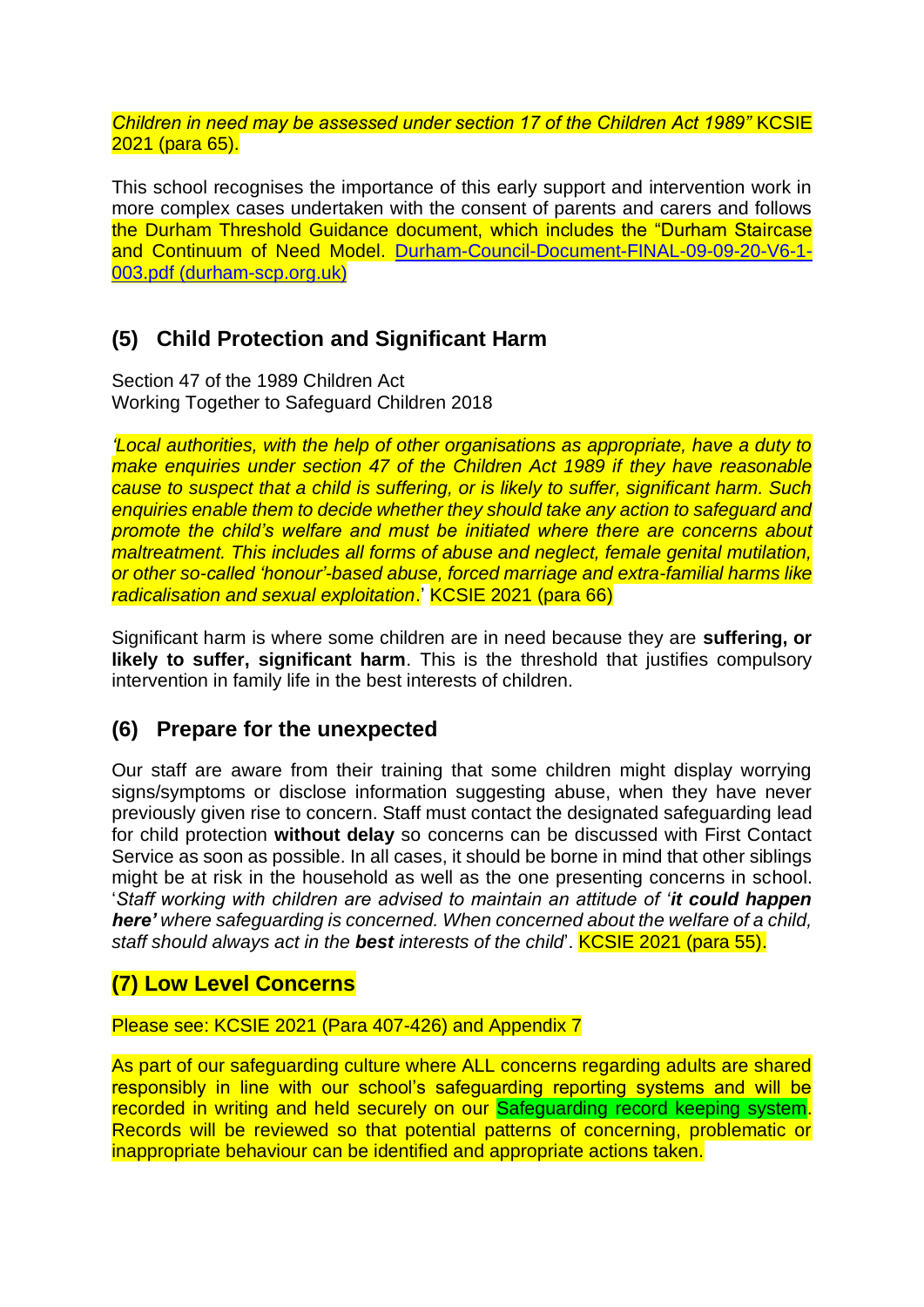We have also set out our Low Levels Concerns Policy alongside our Staff Code of Conduct.

We will ensure that:

- staff are clear about what appropriate behaviour is, and are confident in distinguishing expected and appropriate behaviour from concerning, problematic or inappropriate behaviour, in themselves and others;
- staff know how to share any low-level safeguarding concerns and are empowered to do so;
- unprofessional behaviour is addressed and the individual is supported to correct it at an early stage;
- we will provide a responsive, sensitive and proportionate handling of such concerns when they are raised;
- we will use concerns to help identify any weakness in the school safeguarding system.

We will instil a culture where staff feel safe to report any concerns using our safeguarding reporting system identified in this policy. We would also encourage the staff member themselves to report any behaviour that could be classed as a low level concern. Where the report has been made by a third party, as much evidence as possible will be gathered by the head teacher/principal from the person reporting the concern, the individual named and any witnesses. All of this will be recorded to determine whether any further action needs to be taken alongside a recorded rationale as to the decisions taken.

In the case of reports about supply staff and contractors, we will report any concerns to their line managers so that any concerning, problematic or inappropriate patterns of behaviour can be identified.

We will retain information regarding low level concerns until the person leaves school's employment.

Low level concerns will not be recorded on any references given unless they meet the threshold for reporting to the LADO.

## **E. MULTI-AGENCY WORK IN CHILD PROTECTION**

See Appendix 4: Summary of multi-agency meetings

For up to date school responsibilities and LA arrangements and procedures please see the local partnership website - <https://www.durham-scp.org.uk/professionals/>

### **(1) Initial Child Protection Conference: school responsibilities**

See local partnership procedures for more details, [https://www.durham](https://www.durham-scp.org.uk/professionals/)[scp.org.uk/professionals/.](https://www.durham-scp.org.uk/professionals/)

Following the final strategy meeting (some complex cases like forced marriage, fabricated and induced illness and organisational abuse may require several strategy meetings) a decision might be made to hold an Initial Child Protection Conference. This work continues within Family First teams within the County.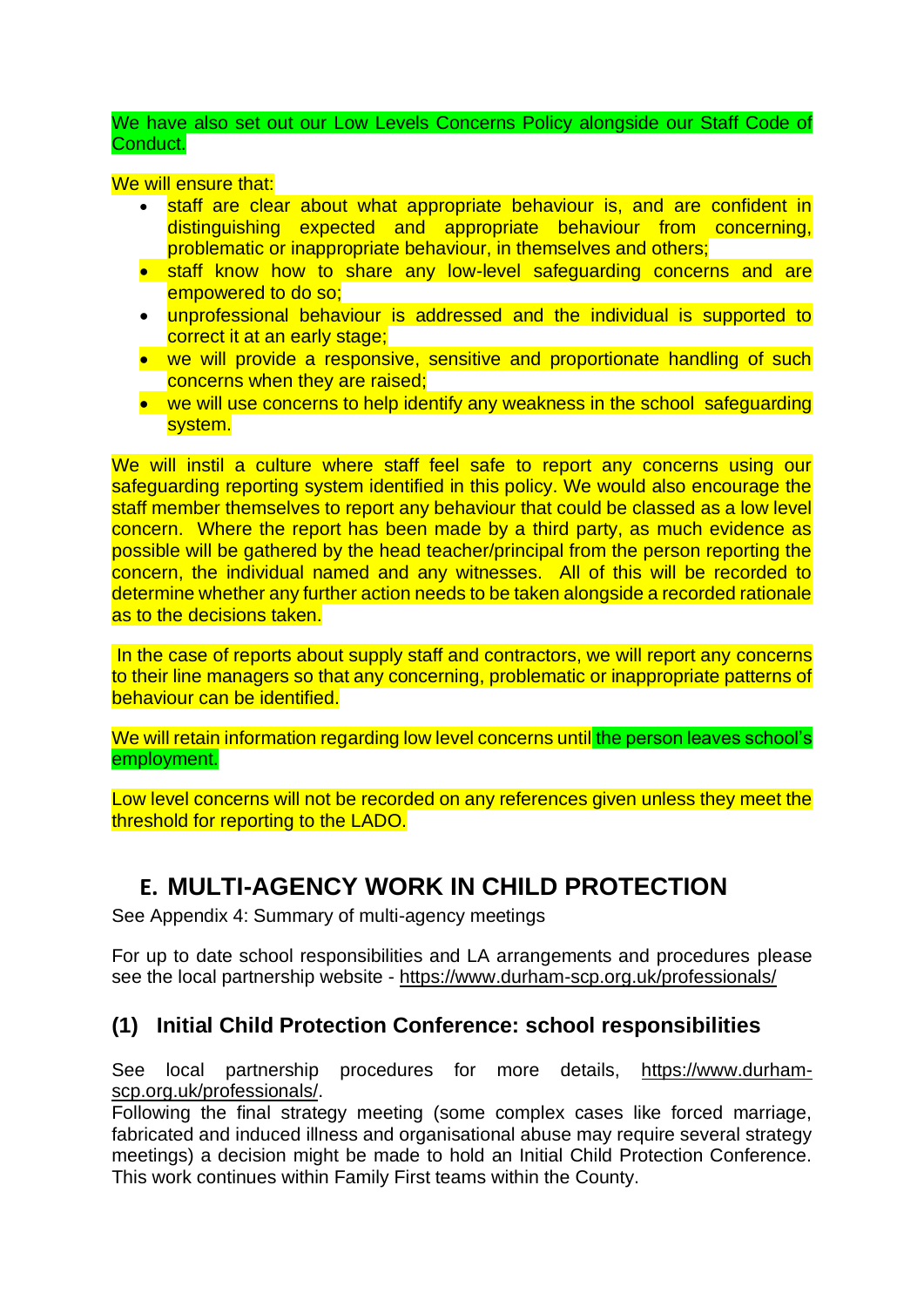A conference will be called if there is thought to be an on-going risk or likelihood of significant harm to the child(ren). The date will be within **15 working days** after the last strategy meeting.

#### **Attendance at Conference**

It is understood that appropriate school staff should make every effort to attend (unless the date coincides with school holidays).

#### **Preparation of a report**

Schools would be expected to prepare a report and may wish to amplify and develop information provided on the referral form [https://www.durham](https://www.durham-scp.org.uk/professionals/)[scp.org.uk/professionals/](https://www.durham-scp.org.uk/professionals/) as the basis of their report.

#### **Chronology of significant events**

A single-agency chronology should also be produced for this meeting using the template available on the DSCP website: [https://www.durham](https://www.durham-scp.org.uk/professionals/)[scp.org.uk/professionals/.](https://www.durham-scp.org.uk/professionals/) The detailed 'in house' school chronology should be streamlined to include key relevant incidents noted by school.

#### **Sharing of the report**

The report should be shared with parents/carers of the child at least **two working days** before the conference. Part of the report may also be shared with the young person, where age-appropriate. This will give the family a chance to question or clarify any issues raised within the report prior to the conference.

The report will be passed to the Conference Clerk via the e-mail system ready for dissemination to other professionals attending the conference.

### **(2) Membership of a Core Group**

(See partnership safeguarding arrangements and procedures - [https://www.durham](https://www.durham-scp.org.uk/professionals/)[scp.org.uk/professionals/\)](https://www.durham-scp.org.uk/professionals/) This school recognises that membership of a core group is a responsibility that necessitates time and commitment to attend regular meetings and complete the work detailed in the Child Protection Plan.

The merged multi-agency chronology will be regularly updated as part of this on-going work.

### **(3) Review Child Protection Conference**

The school will complete the relevant report for the first review conference, after 10 weeks and for any subsequent reviews at intervals of 5 months. The report will detail work undertaken by the school with parents/carers and the child to complete the tasks assigned in the Child Protection Plan. This report should be shared **7 days** before the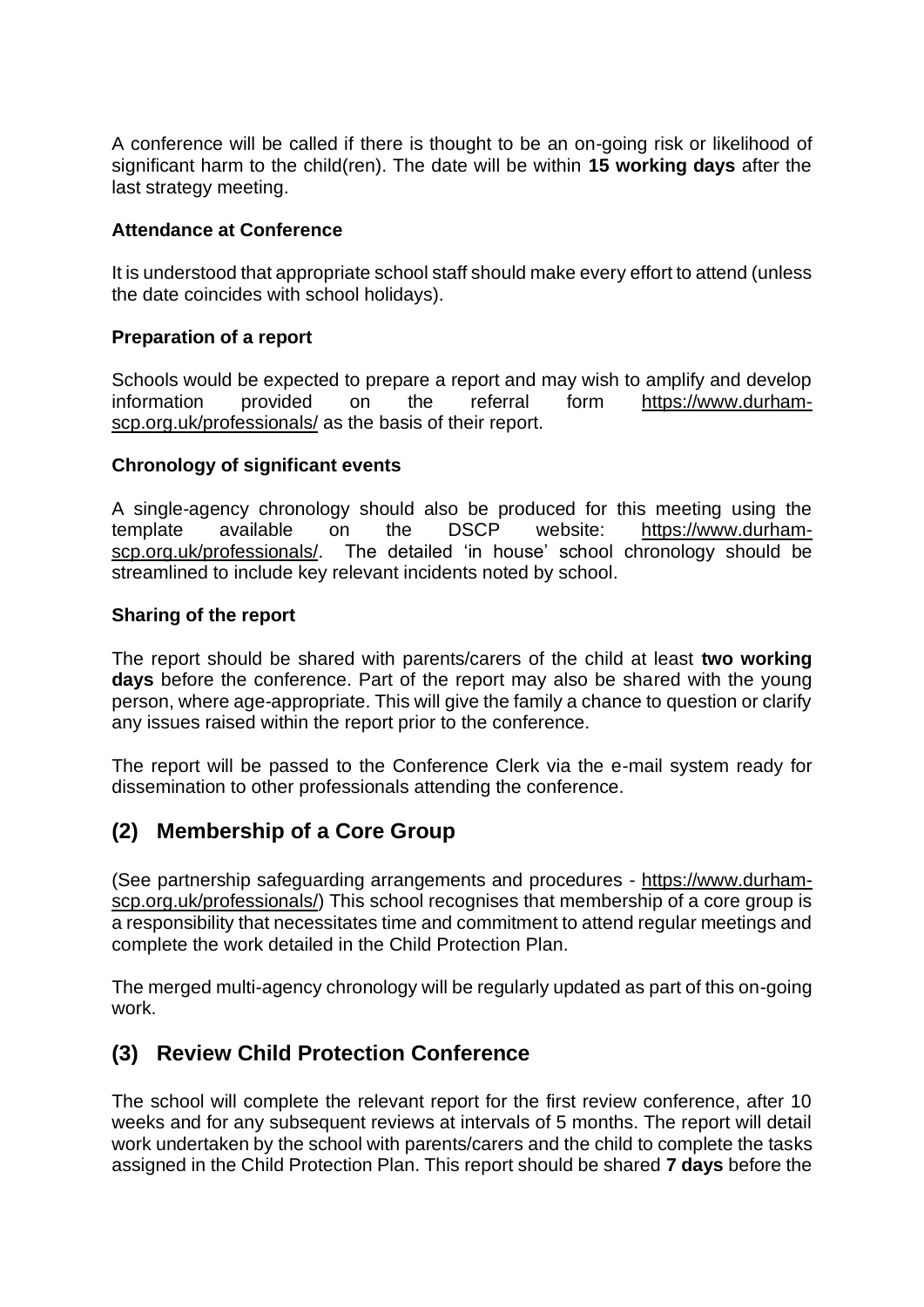conference takes place. This report will detail the progress made towards the tasks outlines on the Child Protection Plan.

# **F. INFORMATION-SHARING**

Staff at our school are aware of the need to share information appropriately. **KCSIE** 2021 (Para 105-113)

See Appendix 5 - Information Sharing July 2018 (HM Government)

If there are concerns that sharing of information with individuals could result in significant harm to any individual, legal advice should be sought before the information is shared.

Our school takes care to ensure that information about a child is only given to the appropriate external people or agencies. Staff will take names and ring back via a main switchboard if unsure. All staff within school will be aware of the confidential nature of personal information about a child and the need for maintaining confidentiality. They will seek advice about parental responsibility issues if unsure.

#### **Parents/Carers**

Staff and Head Teacher must **not** automatically contact parents if there is a disclosure by the child or there are other concerns that the child may be at risk of significant harm. Rather schools should discuss concerns with the First Contact Service. Information should not be shared with parents if there was a likelihood that by doing so it might place the child at further risk of harm.

Parents must be aware that once matters have been referred to the First Contact Service the school can only explain the procedure and is not able to give 'progress reports' on the case.

#### **School staff**

There is a delicate balance to be struck between alerting members of staff to the concern about the child and the need to protect the child from too many people knowing. Information should only be divulged on a 'need to know' basis. Other members of staff need to know sufficient detail to prepare them to act with sensitivity to a distressed pupil. They do not need to know details.

#### **Children transferring to another school**

When a child on the Child Protection List moves to another school the designated lead professional will inform the new school immediately and arrange the handover of confidential information securely and separately from other records.

If a child for whom there are other existing serious concerns transfers to another school, the new receiving school will be informed immediately, and written records will follow. Both schools should maintain evidence of the secure transfer and receipt of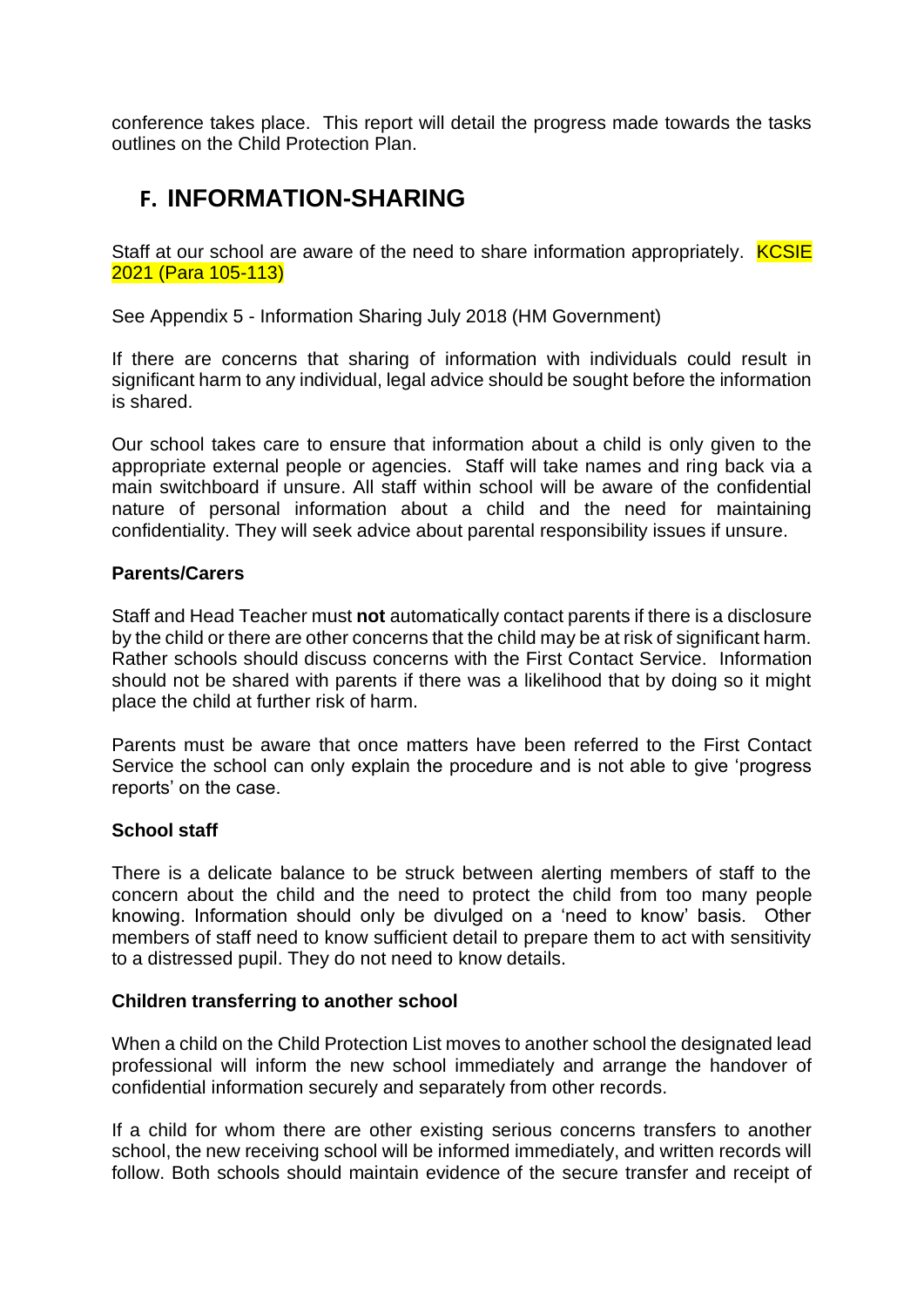information. Schools that both use CPOMS should transfer this information electronically.

Data that is not being transferred to another school should be kept in line with the school's Data Retention Policy, e.g. electively home educated pupils or moving to full time employment.

#### **County Guidance and protocols**

See DSCP website for further details, 'Information sharing' - www.**durham**[-scp.org.uk](http://www.durham-scp.org.uk/) and the **National Guidance on information sharing and the GDPR and Data Protection Act 2018.**

National Guidance on Information Sharing Advice for Practitioners [https://assets.publishing.service.gov.uk/government/uploads/system/uploads/attach](https://assets.publishing.service.gov.uk/government/uploads/system/uploads/attachment_data/file/721581/Information_sharing_advice_practitioners_safeguarding_services.pdf) [ment\\_data/file/721581/Information\\_sharing\\_advice\\_practitioners\\_safeguarding\\_servi](https://assets.publishing.service.gov.uk/government/uploads/system/uploads/attachment_data/file/721581/Information_sharing_advice_practitioners_safeguarding_services.pdf) [ces.pdf](https://assets.publishing.service.gov.uk/government/uploads/system/uploads/attachment_data/file/721581/Information_sharing_advice_practitioners_safeguarding_services.pdf)

**Further advice about legal issues is available from Corporate Legal Services** 

## **G. ALLEGATIONS AGAINST TEACHERS AND OTHER STAFF**

See Part 4 of Keeping Children Safe in Education September 2021. There is an extensive section in the DSCP online Child Protection Procedures (under Core Procedures).

Allegations of abuse by adults and peers in schools must be investigated in accordance with the DSCP procedures, and when dealing with any allegation against adults and peers, it is vital to keep the welfare of the child as the central concern. However, as in all child protection issues, a balance needs to be struck between supporting and protecting the child and keeping the effects of possibly false allegations to a minimum. Thus, urgent consideration should be given to the substance of the allegations.

#### **Receiving an allegation**

On receiving an allegation, the Head Teacher will proceed in line with recognised procedures - consulting immediately with LA officers (LADO, Local Authority Designated Officer, see contact details at front of policy) and/or informing the First Contact Service. If the LADO is unavailable there should be no delay in discussing with First Contact. **The Head Teacher must not start to investigate.**

If an allegation is made for a person not directly employed by the school recognised procedures should be followed, e.g. a supply teacher, sports coach etc. Under no circumstances should a school cease the use of a supply teacher, sports coach etc. due to safeguarding concerns without liaising with the LADO. (See KCSIE 2021 Para 356-359)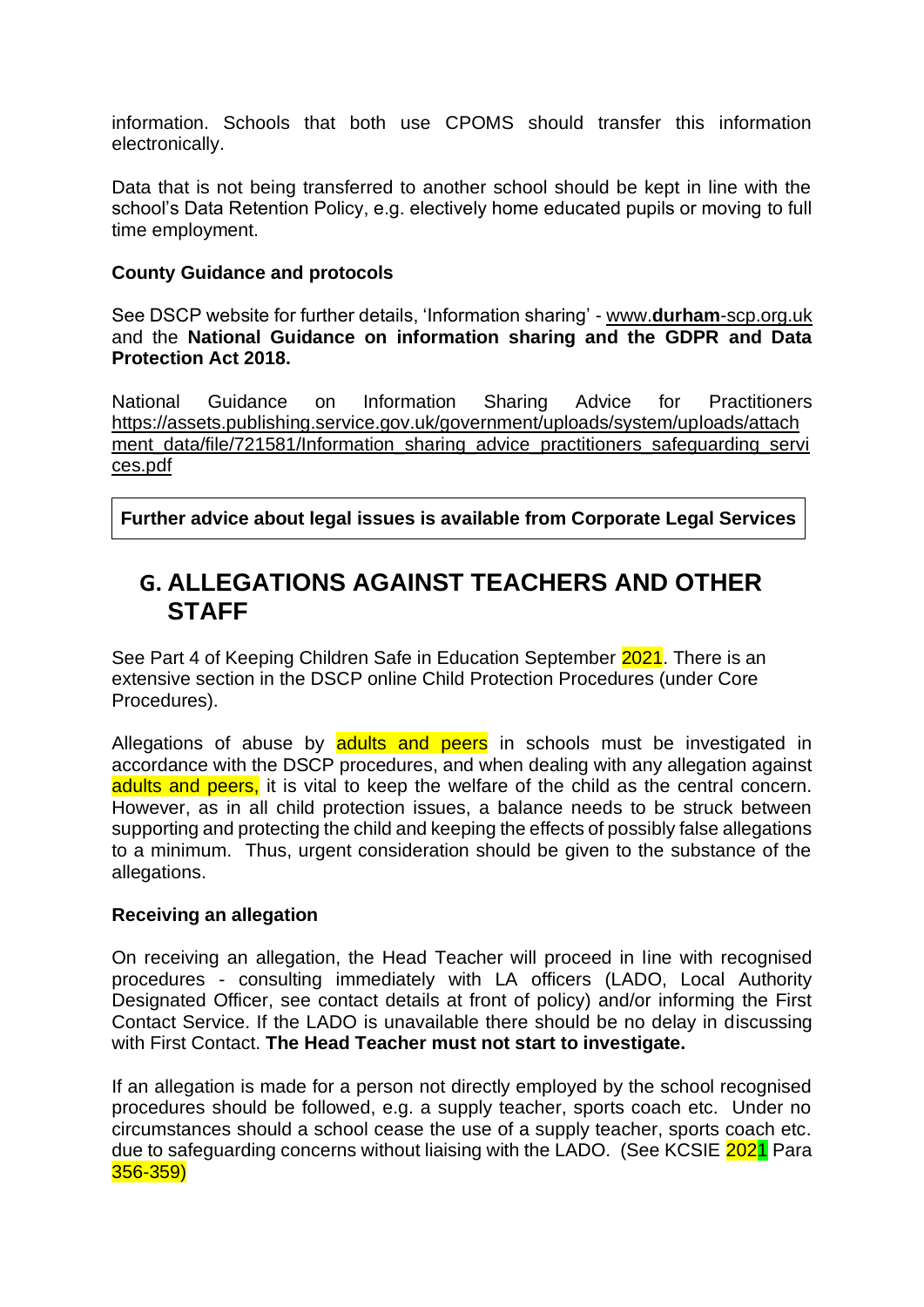Allegations regarding the Head Teacher should be passed to the Chair of Governors. Should this lead to delay, the person receiving details of the allegation should follow the advice above and report the matter immediately to the LADO and First Contact Service. At this stage the Head Teacher should not be informed of the allegation (the same process as for any member of staff or adult in school). The Chair of Governors should be informed as soon as possible and asked to contact the LADO.

Where it is suspected that a crime has been committed, then the matter should be reported to the police with immediate effect.

### **Local Authority Designated Officer (LADO)**

Sharon Lewis / Louise Brookes 03000 268835

**First Contact Service**

03000 26 79 79

#### **[CYPSLADOSecure@durham.gov.uk](mailto:CYPSLADOSecure@durham.gov.uk)**

#### **Carrying out an investigation**

Investigations will be carried out by the appropriate agencies.

In dealing with any allegation the Head Teacher and governors need to balance:

- The seriousness of the allegation.
- The risk of harm to pupils.
- Possible contamination of evidence.
- The welfare of the person concerned.

Suspension of the member of staff/adult in school will be considered:

- (a) if there are any grounds for doubt as to the suitability of the employee to continue to work
- (b) where suspension may assist in the completion of an investigation.

Suspension will be carried out in line with LA/Trust guidelines. Head Teachers should contact Human Resources for guidance.

Suspension should not be an automatic response. Wherever possible, redeployment should be considered as an alternative considering the seriousness of the allegation made. See KCSIE Part 4 para 361-367.

During the investigation, support will be offered to both the pupil making the allegation and the **adult/peer** concerned. A disciplinary investigation will be carried out only after Police and Intervention and Assessment Teams propose to take no further action. Detailed records will be kept by all parties involved.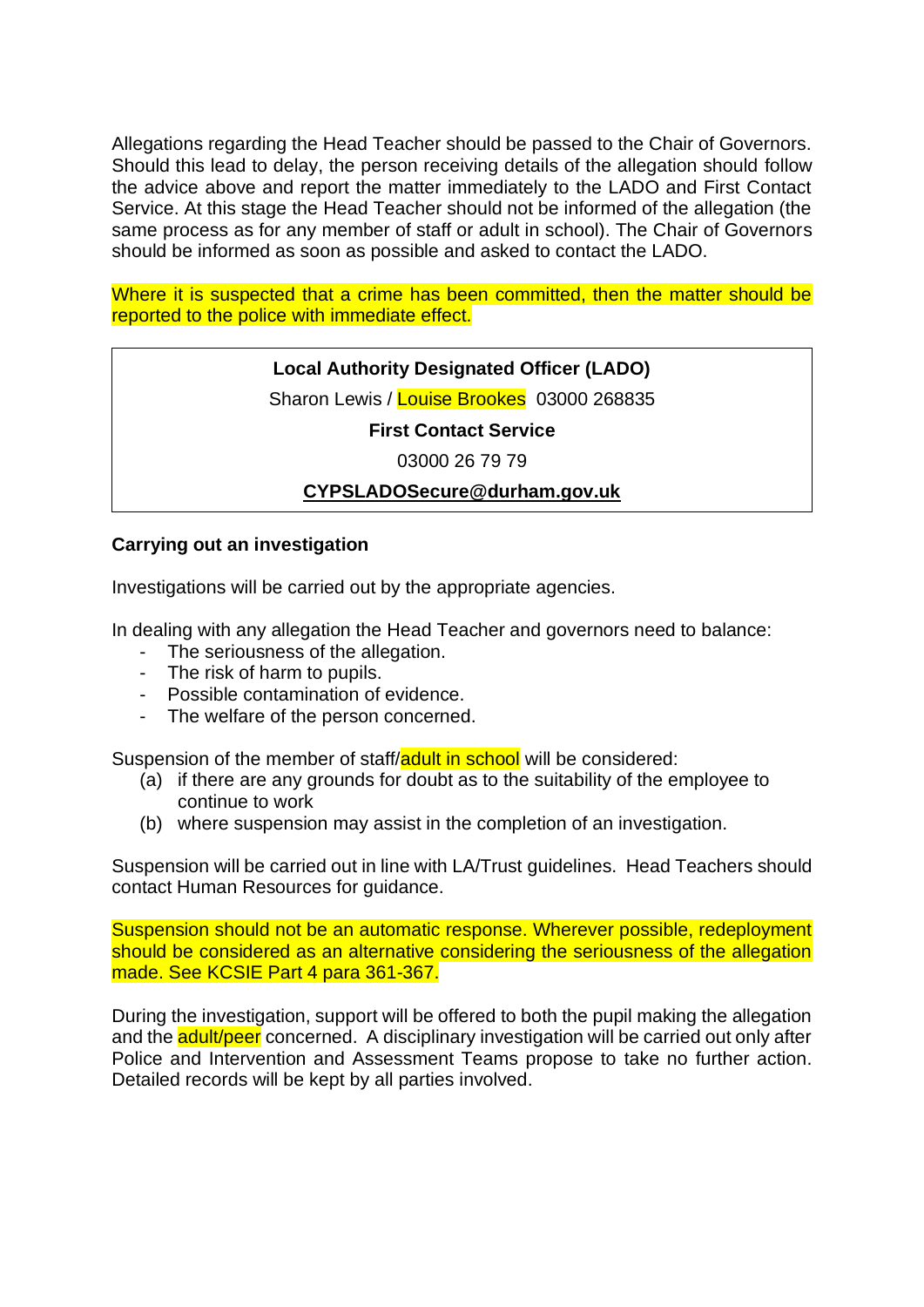#### **Recommendations following an investigation**

Where recommendations are made to school regarding the outcome of a Child Protection investigation, the school will advise Children and Young People's Services regarding their response to the recommendation. For example, if a person is suspended and returns to school, the date of that return should be communicated.

The following definitions are now used when determining the outcome of allegation investigations:

- **Substantiated**: there is sufficient evidence to prove the allegation.
- **Malicious**: there is sufficient evidence to disprove the allegation and there has been a deliberate act to deceive or cause harm to the person subject to the allegation.
- **False**: there is sufficient evidence to disprove the allegation.
- **Unsubstantiated**: there is insufficient evidence to either prove or disprove the allegation. The term, therefore, does not imply guilt or innocence.
- **Unfounded**: to reflect cases where there is no evidence or proper basis which supports the allegation being made.

Where it is considered that an individual has engaged in conduct that has harmed (or is likely to harm) a child or if a person otherwise poses a risk to harm a child, the Head Teacher and/or governors will make a referral to the DBS in line with their legal requirement to do so.

# **H. SAFE TOUCH**

### **Physical contact other than to control or restrain**

Our school has a policy / guidelines on the use of touch, including an Intimate Care policy and this includes such points as:

- assisting in the washing of young children who have wet/soiled themselves
- intimate care risk assessments for certain children with medical needs or disabilities.
- using physical contact to demonstrate exercises or techniques, for example, in PE, sports coaching or other practical subjects.
- administering First Aid
- supporting younger children and children with special needs who may need physical prompts or help
- giving appropriate comfort to a child who is distressed
- recognising that physical contact is a sensitive issue for some cultural groups
- acknowledging that physical contact becomes increasingly open to question as children reach and go through adolescence
- ensuring a consistent approach where staff and pupils are of different genders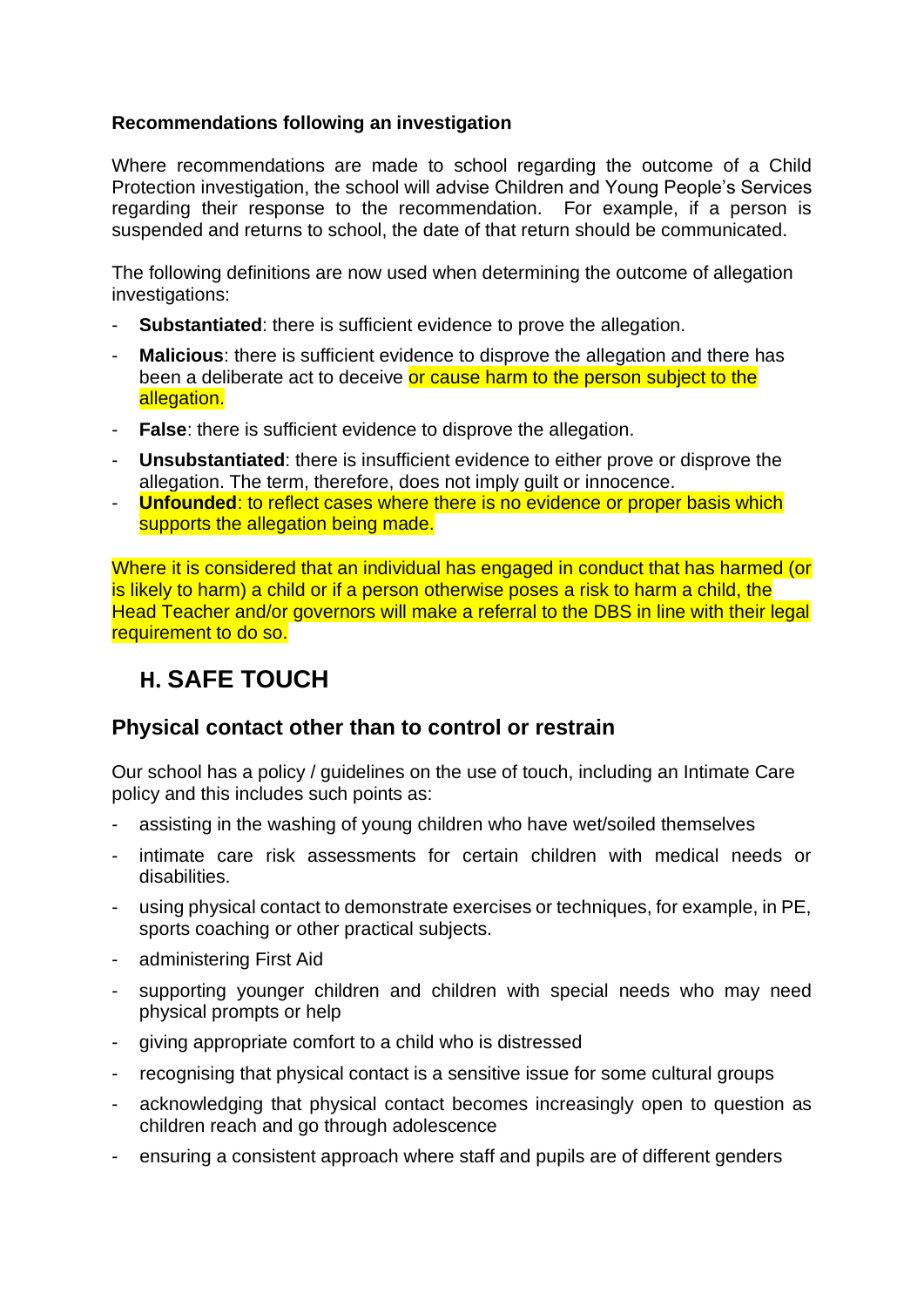- acknowledging that innocent and well-intentioned physical contact can sometimes be misconstrued
- having a prescribed handling policy for children requiring complex or repeated physical handling, with specific training for staff who deal with them.

# **I. PHYSICAL CONTROL AND RESTRICTIVE PHYSICAL INTERVENTION: USE OF REASONABLE FORCE**

Our school has a policy on the use of restrictive physical interventions covering the appropriate use of reasonable force.

#### Our school policy relates to the following: **DfE Guidance: Use of Reasonable Force in Schools (2013)**

Our school Policy on the Use of Restrictive Physical Interventions gives guidance on:

- when staff may use physical control and restraint
- who is allowed to use physical control and restraint
- what forms physical control and restraint may take in particular circumstances
- what forms of physical control and restraint are not acceptable
- recording of incidents where physical handling has been used
- The Policy also makes it clear that corporal punishment is NOT allowed.

# **J. THE PREVENT DUTY**

The Counter Terrorism and Security Act 2015 places a duty on certain bodies, including schools, to have 'due regard to the need to prevent people from being drawn into terrorism'. The DfE has produced non-statutory advice for schools, 'The Prevent duty' June 2015.

This work is part of schools' broader safeguarding responsibilities and protecting children from other harms (drugs, gangs, neglect, and sexual exploitation). During the process of radicalisation, it is possible to intervene to prevent vulnerable people being radicalised. The PREVENT duty (July 2015) summarises four areas in which schools might be involved: risk assessment, working in partnership, staff training and IT policies.

In our school:

- Staff can identify children who may be vulnerable to radicalisation. Information or concerns are shared with the Designated Safeguarding Lead in the same way as other information that might be a safeguarding concern, who will then follow procedures in line with DSCP guidance.
- Policies and procedures are in line with those of DCC, Durham Constabulary and the DSCP.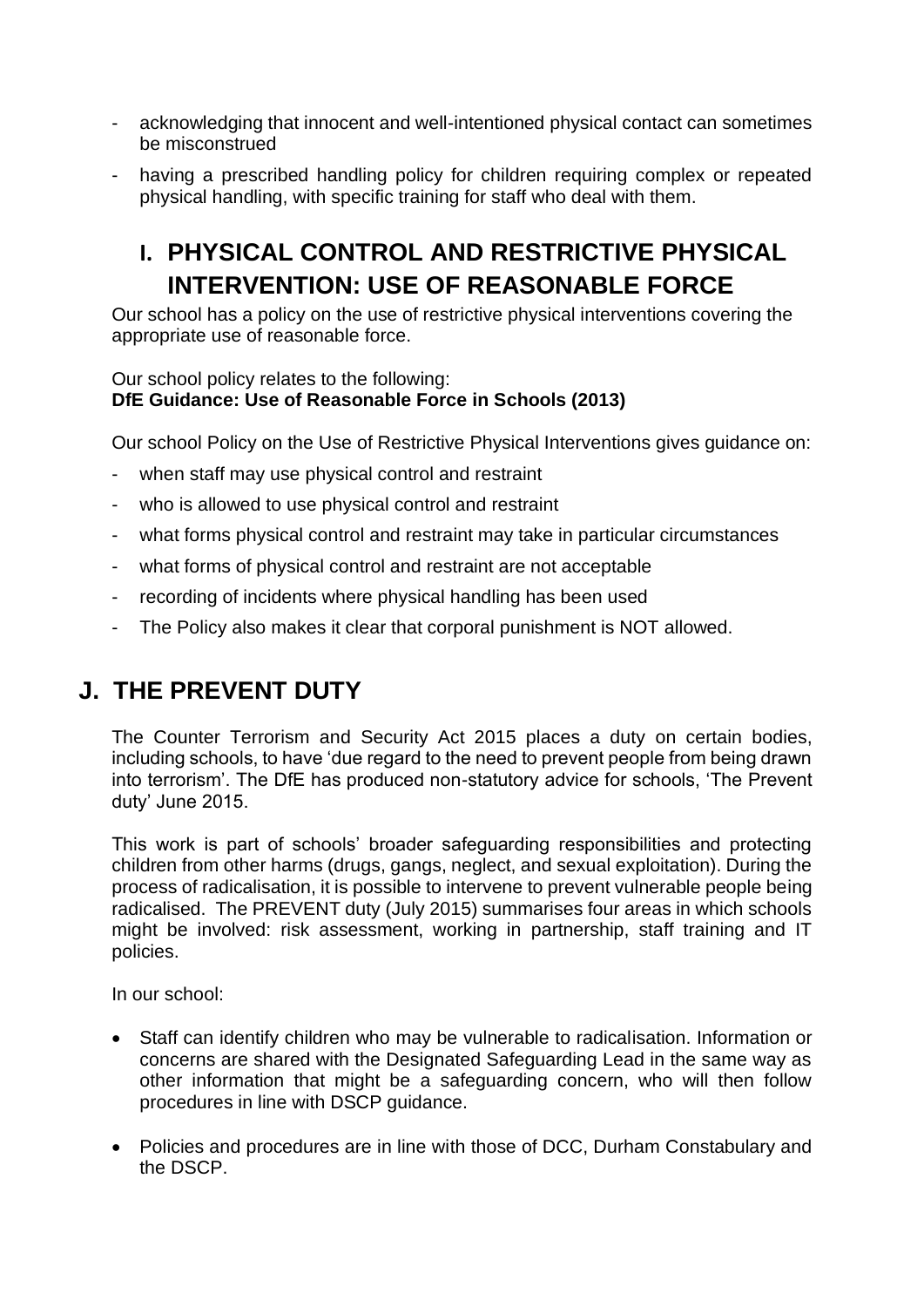- Throughout the life of the school as well as in specific lessons to build pupils' resilience to radicalisation by promoting fundamental British values and enabling them to challenge extremist views.
- Robust online policies are mindful of guidance within Keeping Children Safe in Education, September 2021, Annex C 'Online safety', and DfE guidance 'Teaching Online Safety in School' June 2019.

Prevent Duty Guidance in England and Wales (2015), paragraph 64, notes 'Schools should be safe spaces in which children and young people can understand and discuss sensitive topics, including terrorism and the extremist ideas that are part of terrorist ideology, and learn how to challenge these ideas. The Prevent duty is not intended to limit discussion of these issues. Schools should, however, be mindful of their existing duties to forbid political indoctrination and secure a balanced presentation of political issues'

Through discussion with the specialist colleagues at Durham Constabulary it may be appropriate to make a referral to the Channel programme. This programme focuses on support at an early stage, tailor-made to the individual young person. Engagement with the programme is entirely voluntary. A school representative may be asked to be a member if a student from the school is to be discussed at the Channel panel.

Further information is included in Section A of KCSIE Pages 90-91

The Prevent Team HQ Special [specialbranch@durhampolice.uk](mailto:specialbranch@durhampolice.uk)

DCC Community Safety 03000 265436/435 [Community.safety@durham.gov.uk](mailto:Community.safety@durham.gov.uk)

The DSCP website [\(https://www.durham-scp.org.uk/professionals/multi-agency](https://www.durham-scp.org.uk/professionals/multi-agency-safeguarding-arrangements/prevent-counter-terrorism/)[safeguarding-arrangements/prevent-counter-terrorism/\)](https://www.durham-scp.org.uk/professionals/multi-agency-safeguarding-arrangements/prevent-counter-terrorism/) 'Professionals; Prevent-Counter Terrorism', has examples of policies produced by the Safe Durham Partnership as well as further information including e-learning opportunities.

## **K. CHILD SEXUAL EXPLOITATION (CSE)**

Schools must be aware of young people who could be at risk of sexual exploitation. Keeping Children Safe in Education, September 2020 (pg. 79-80), provides a definition (that may be updated).

Refer also to Appendix 6 – Sharing Nudes and Semi-Nudes: Advice for Education Settings, and Appendix 8 - Sexual Harassment and Sexual Violence.

The definition of CSE makes it clear that this is where there is an imbalance of power in a relationship when the young person receives something as a result of engaging in sexual activities. There are varying degrees of coercion, intimidation or enticement that might also link to bullying, peer pressure and e-safety issues. National Serious Case Reviews highlight that sometimes these young people are perceived as 'bad' not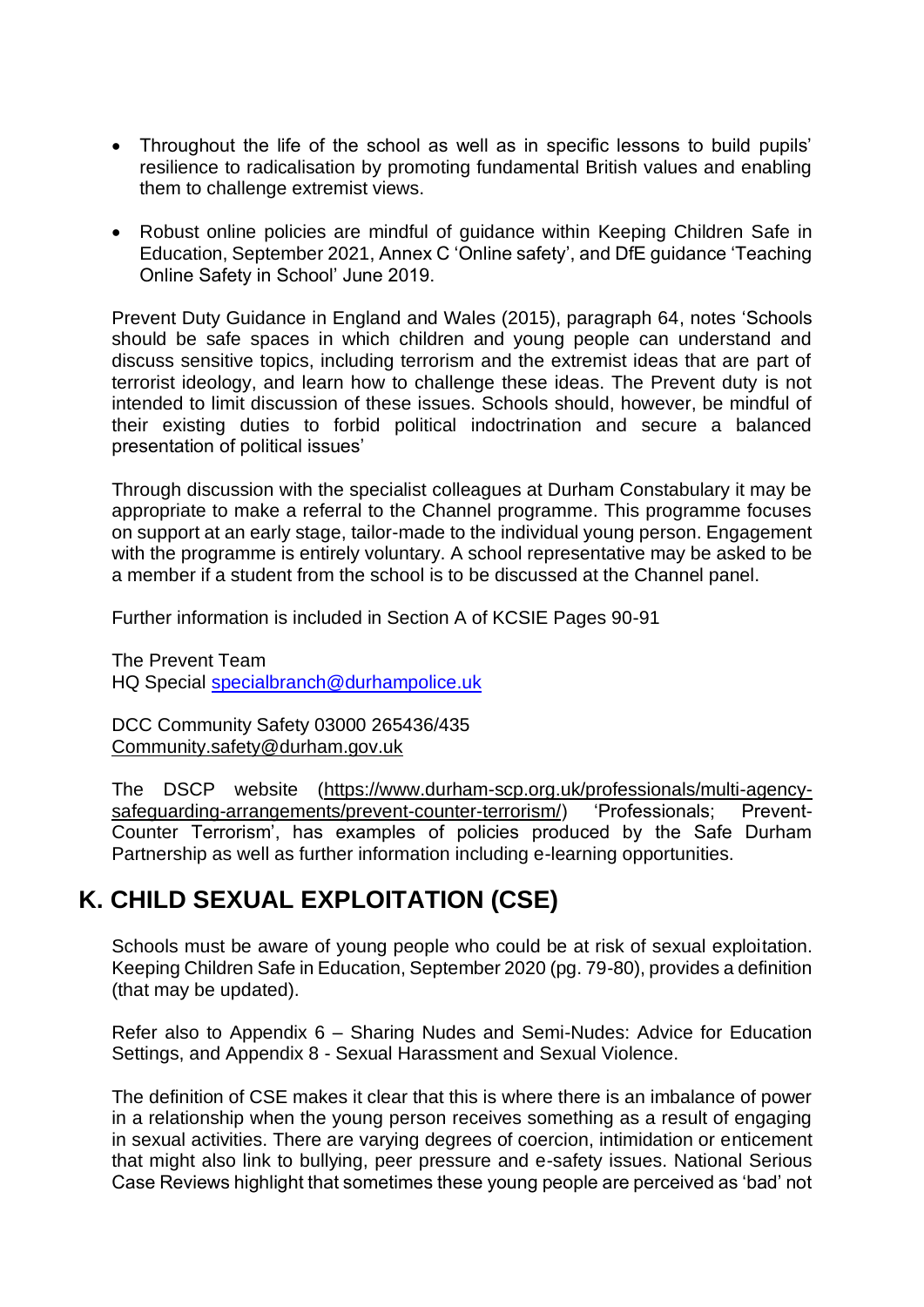'sad'. Where there is a deterioration in behaviour, work, and changes to friendship patterns along with missing from home or absenting school the underlying factors need to be examined. If there is a concern that a young person may be at risk of sexual exploitation the designated lead should discuss with First Contact Service where there are specialist colleagues trained to assist in these cases.

Durham DSCP has a section of their website devoted to resources, guidance, and a risk assessment matrix that assists schools: [https://www.durham](https://www.durham-scp.org.uk/professionals/missing-and-exploited-children/child-sexual-exploitation/)[scp.org.uk/professionals/missing-and-exploited-children/child-sexual-exploitation/.](https://www.durham-scp.org.uk/professionals/missing-and-exploited-children/child-sexual-exploitation/) The multi-agency ERASE team website is available as a source of help and information for children, parents and the wider community, [http://www.eraseabuse.org/Pages/Home.aspx.](http://www.eraseabuse.org/Pages/Home.aspx)

# **L. FEMALE GENITAL MUTILATION**

**If there are concerns that an act of FGM has been undertaken on a girl under the age of 18, this MUST be reported to the police immediately.**

FGM comprises all procedures involving partial or total removal of the external female genitalia or other injury to the female genital organs. This is illegal in the UK (The FGM Act 2003), abusive and has varied long-lasting consequences for the young girl.

There is an FGM Helpline also on 0800 028 3550. There is also a useful website: [fgmhelp@nspcc.org.uk](mailto:fgmhelp@nspcc.org.uk)

Guidance leaflets have been produced by the Home Office & the National FGM Centre:

[http://nationalfgmcentre.org.uk/wp-content/uploads/2019/06/FGM-Schools-](http://nationalfgmcentre.org.uk/wp-content/uploads/2019/06/FGM-Schools-Guidance-National-FGM-Centre.pdf)[Guidance-National-FGM-Centre.pdf](http://nationalfgmcentre.org.uk/wp-content/uploads/2019/06/FGM-Schools-Guidance-National-FGM-Centre.pdf)

[https://www.gov.uk/government/publications/female-genital-mutilation-leaflet](http://briefing.safeguardinginschools.co.uk/lt.php?s=c08dd3322ee433f9daa71867532506b1&i=73A99A5A617)

The Home Office has also produced some free, informative, on-line training that designated leads might wish to access:

Virtual college e-learning: Recognising and Preventing FGM.

# **M. ONLINE SAFETY**

This policy links to the wealth of other policies in school, and those that schools may download and customise from the following sources:

- 2019 DFE 'Teaching Online Safety in Schools'
- February 2021 Durham LA Online Safety Policy Template for Educational **Settings**
- School's Behaviour Policy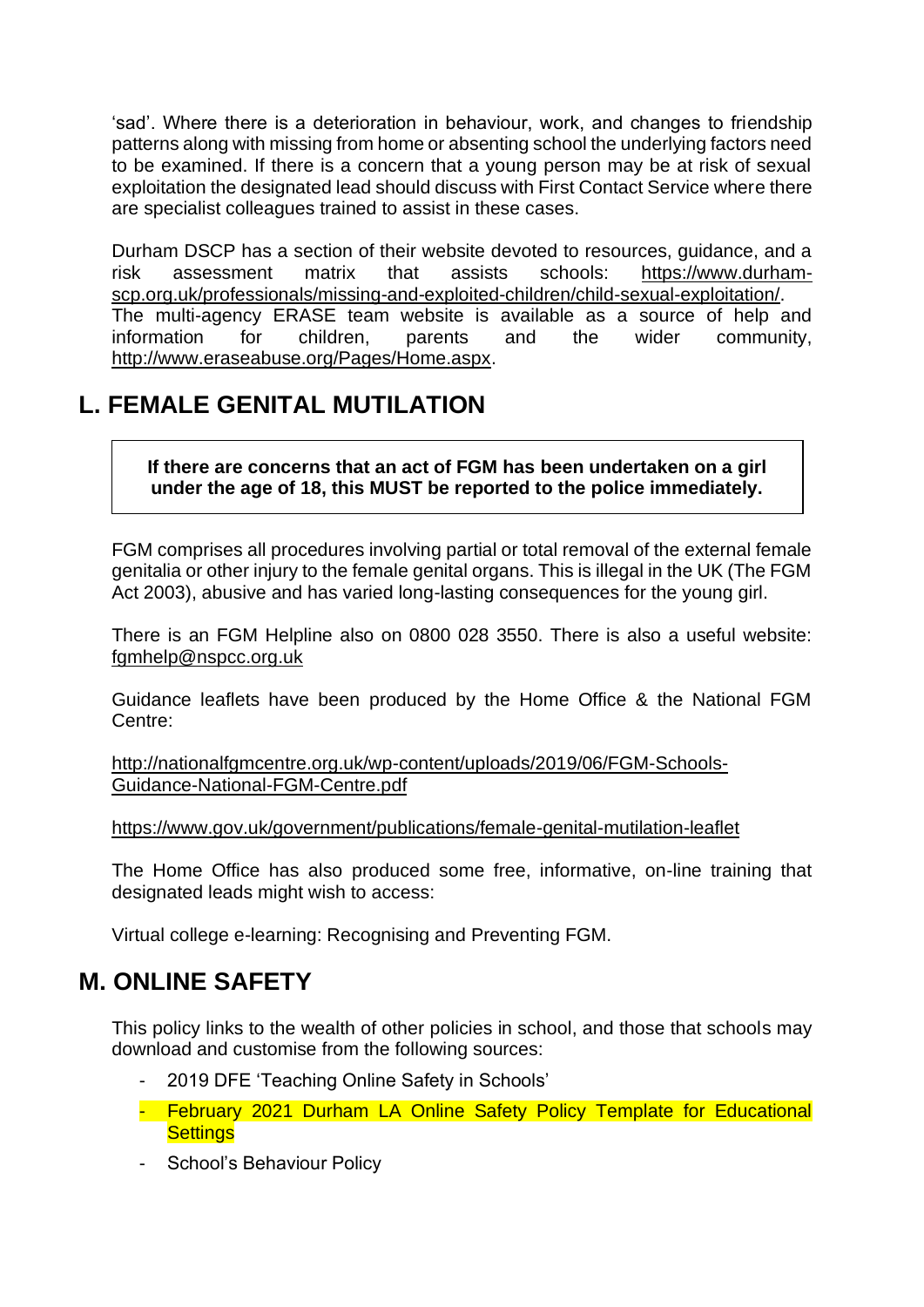- School's Anti-bullying Policy

One item is referenced in the Appendices Sharing Nudes Appendix 6 - Summary of key information from [https://www.gov.uk/government/publications/sharing-nudes](https://www.gov.uk/government/publications/sharing-nudes-and-semi-nudes-advice-for-education-settings-working-with-children-and-young-people)[and-semi-nudes-advice-for-education-settings-working-with-children-and-young](https://www.gov.uk/government/publications/sharing-nudes-and-semi-nudes-advice-for-education-settings-working-with-children-and-young-people)[people](https://www.gov.uk/government/publications/sharing-nudes-and-semi-nudes-advice-for-education-settings-working-with-children-and-young-people) .

There is a Professionals Online Safety Helpline 0844 381 4772

Schools are reminded that a criminal offence has been committed if a person aged 18 or over intentionally communicates with a child under 16, who the adult does not reasonably believe to be 16 or over, if the communication is sexual or if it is intended to encourage the child to make a communication which is sexual. The offence will be committed whether or not the child communicates with the adult. This is the offence of sexual communication with a child under section 67 of the Serious Crime Act 2015.

On the DSCP website in the multi-agency online Procedures Manual, part 2, Safeguarding Practice Guidance there is further information under 'E-safety: Children Exposed to Abuse through the Digital Media'

# **N. Peer on Peer Abuse (including Child on Child Sexual Violence and Sexual Harassment)**

Peer on peer abuse is taken very seriously KCSIE 2021 (Part 1 Para 49 and Section 5: "Child on child sexual violence and sexual harassment") and our staff are aware that children are capable of abusing their peers, and that this can happen both in and out of school, online and offline.

Refer also to Appendix 6 – Sharing Nudes and Semi-Nudes: Advice for Education Settings, and Appendix 8 - Sexual Harassment and Sexual Violence.

Education settings are an important part of the inter-agency framework not only in terms of evaluating and referring concerns to Children's Services and the Police, but also in the assessment and management of risk that the child or young person may pose to themselves and others in the education setting.

All staff are supported to understand, that, even if there are no reports in our school, it does not mean it is not happening, it may be the case that it is just not being reported. As such, it is important if staff have any concerns regarding peer-on-peer abuse or sexual harassment, they should speak to the designated safeguarding lead (or deputy).

If one child or young person causes harm to another, this should not necessarily be dealt with as abuse. When considering whether behaviour is abusive, it is important to consider:

Whether there is a large difference in power (for example age, size, ability, development) between the young people concerned; or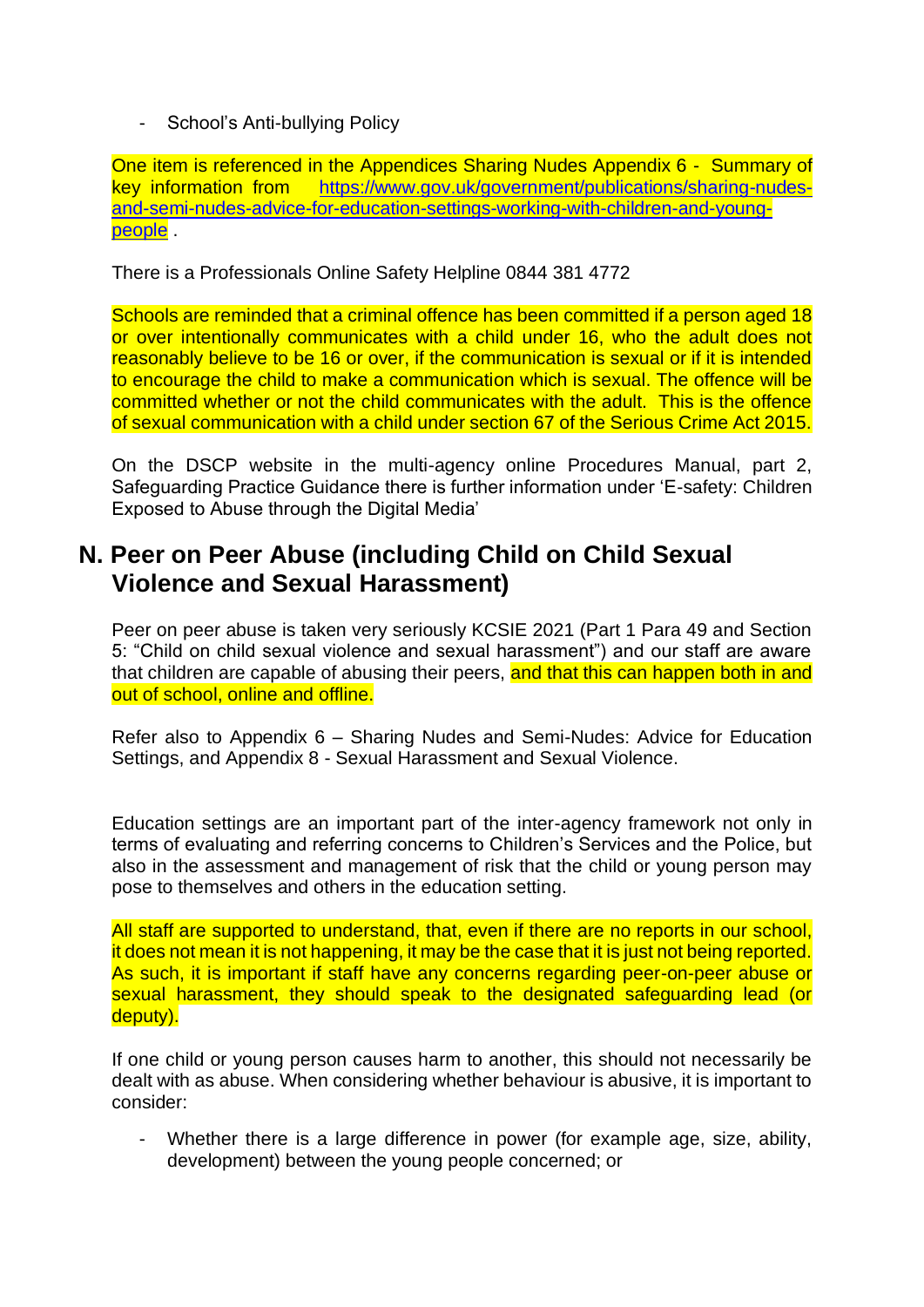- Whether the alleged perpetrator has repeatedly tried to harm one or more other children; or
- Whether there are concerns about the intention of the alleged perpetrator.

In this school, all staff understand the importance of challenging inappropriate behaviours between peers, many of which are listed below, that are actually abusive in nature. Downplaying certain behaviours, for example dismissing sexual harassment as "just banter", "just having a laugh", "part of growing up" or "boys being boys" can lead to a culture of unacceptable behaviours, an unsafe environment for children and in worst case scenarios a culture that normalises abuse, leading to children accepting it as normal and not coming forward to report it.

Peer on peer abuse may take different forms:

- bullying (including cyberbullying, prejudice-based and discriminatory bullying).
- abuse in intimate personal relationships between peers.
- physical abuse such as hitting, kicking, shaking, biting, hair pulling, or otherwise causing physical harm (this may include an online element which facilitates, threatens and/or encourages physical abuse).
- sexual violence, such as rape, assault by penetration and sexual assault; (this may include an online element which facilitates, threatens and/or encourages sexual violence).
- sexual harassment, such as sexual comments, remarks, jokes and online sexual harassment, which may be standalone or part of a broader pattern of abuse.
- causing someone to engage in sexual activity without consent, such as forcing someone to strip, touch themselves sexually, or to engage in sexual activity with a third party.
- consensual and non-consensual sharing of nudes and semi nude images and or videos (also known as sexting or youth produced sexual imagery).
- upskirting, which typically involves taking a picture under a person's clothing without their permission, with the intention of viewing their genitals or buttocks to obtain sexual gratification, or cause the victim humiliation, distress or alarm.
- initiation/hazing type violence and rituals (this could include activities involving harassment, abuse or humiliation used as a way of initiating a person into a group and may also include an online element).

To support this agenda, the following steps are taken in school to minimise these risks. The school:

- will provide a developmentally appropriate Relationships, Sex and Health Education curriculum which develops students understanding of acceptable behaviour and keeping themselves safe and is in line with DfE guidance from September 2020.
- will ensure that all reports of alleged abuse or sexual harassment will be acted upon in line with Section 5 of Keeping Children Safe in Education 2021 Part 5.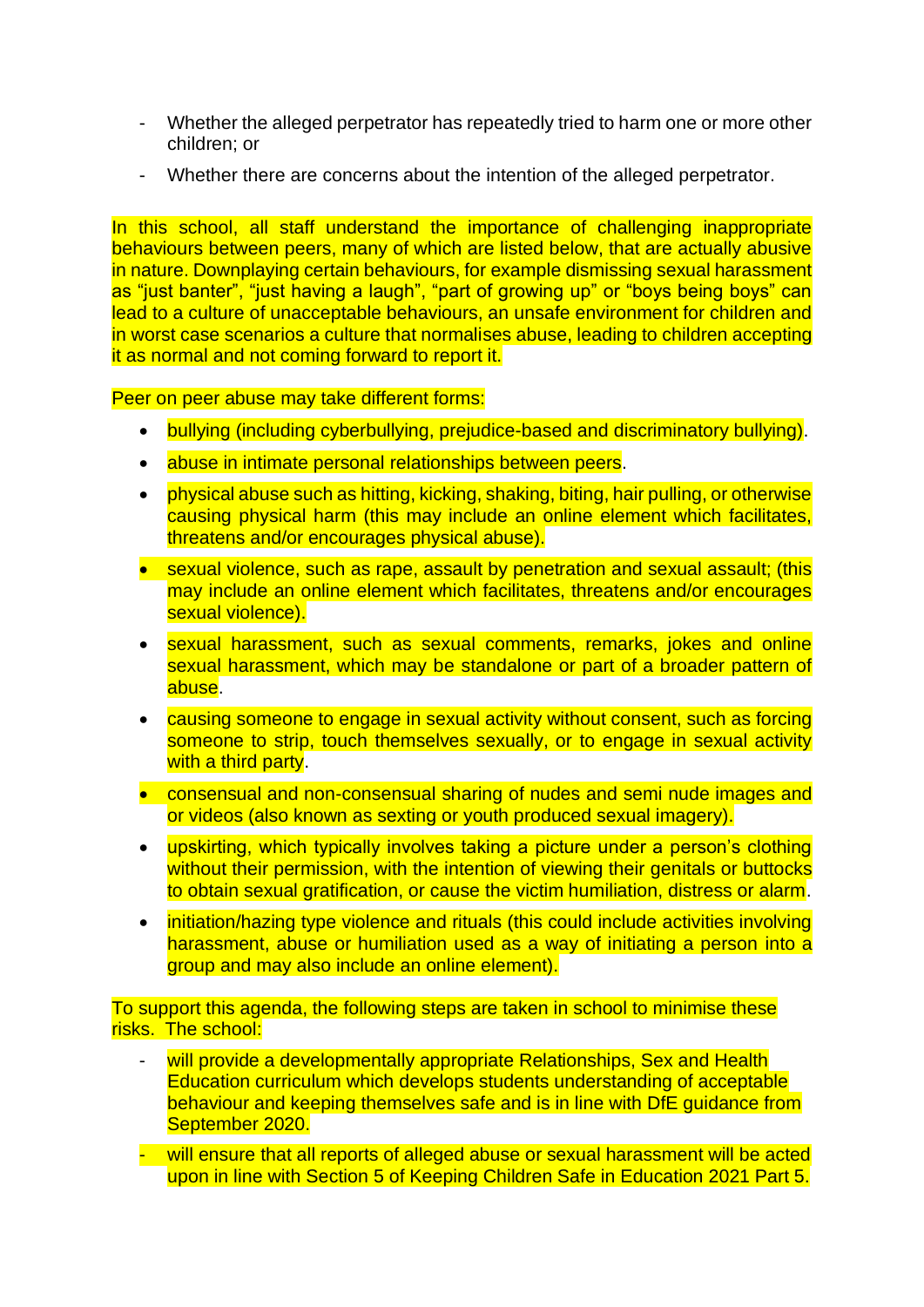- will reassure all victims that they are being taken seriously and that they will be supported and kept safe. A victim should never be given the impression that they are creating a problem by reporting sexual violence or sexual harassment. Nor should a victim ever be made to feel ashamed for making a report.
- where a report of rape, assault by penetration or sexual assault is made, the starting point is that this will be passed on to the police.
- will have robust risk assessments in place where appropriate and in line with Section 5 of Keeping Children Safe in Education Part 5.
- have relevant policies in place (e.g., behaviour policy, anti-bullying policy).

Victims, alleged perpetrators and any other child affected by peer-on-peer abuse and/or sexual harassment will be supported by a nominated, appropriate member of staff.

# **O. CHILD CRIMINAL EXPLOITATION (CCE) INCLUDING COUNTY LINES**

(KCSIE Sept 2021 Paras 33-35 & Annex B)

We will ensure that all staff are aware of the indicators that may signal that children are at risk from or involved with CCE.

CCE is where an individual or group takes advantage of an imbalance of power to coerce, control, manipulate or deceive a child into any criminal activity

- in exchange for something the victim needs or wants
- for the financial or other advantage of the perpetrator or facilitator
- through violence or the threat of violence. The victim may have been criminally exploited even if the activity appears consensual. CCE does not always involve physical contact; it can also occur through the use of technology. It can be linked to serious violence.

Some of the following can be indicators of CCE:

- children who appear with unexplained gifts or new possessions
- children who associate with other young people involved in exploitation
- children who suffer from changes in emotional well-being
- children who misuse drugs and alcohol
- children who go missing for periods of time or regularly come home late
- children who regularly miss school or education or do not take part in education

Please see the home office 'Preventing Youth Violence and Gang Involvement' and 'Criminal Exploitation of Children and Vulnerable Adults: County Lines').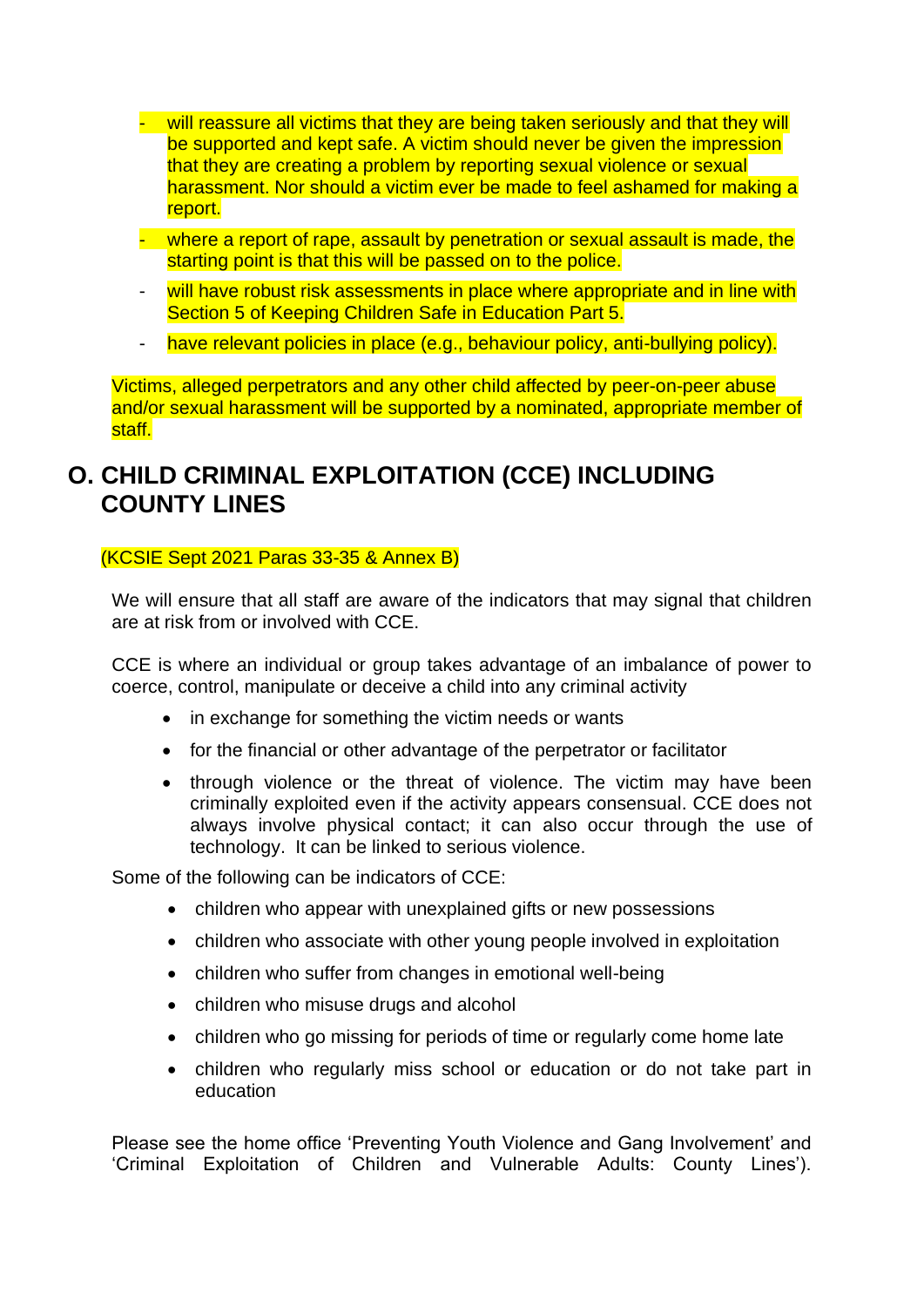[https://assets.publishing.service.gov.uk/government/uploads/system/uploads/attach](https://assets.publishing.service.gov.uk/government/uploads/system/uploads/attachment_data/file/418131/Preventing_youth_violence_and_gang_involvement_v3_March2015.pdf) [ment\\_data/file/418131/Preventing\\_youth\\_violence\\_and\\_gang\\_involvement\\_v3\\_Marc](https://assets.publishing.service.gov.uk/government/uploads/system/uploads/attachment_data/file/418131/Preventing_youth_violence_and_gang_involvement_v3_March2015.pdf) [h2015.pdf](https://assets.publishing.service.gov.uk/government/uploads/system/uploads/attachment_data/file/418131/Preventing_youth_violence_and_gang_involvement_v3_March2015.pdf)

Also relevant is the 'Criminal Exploitation of Children and Young Adults: County Lines Guidance': [https://www.gov.uk/government/publications/criminal-exploitation](https://www.gov.uk/government/publications/criminal-exploitation-of-children-and-vulnerable-adults-county-lines)[of-children-and-vulnerable-adults-county-lines](https://www.gov.uk/government/publications/criminal-exploitation-of-children-and-vulnerable-adults-county-lines)

# **P. SERIOUS VIOLENCE**

Keeping Children Safe in Education, September 2021 (para 51 & 52)

We will ensure that all staff are aware of the indicators that may signal that children are at risk from, or involved with, serious violent crime.

Indicators may include:

- Unexplained gifts/new possessions these can indicate children have been approached by/involved with individuals associated with criminal networks/gangs
- Increased absence from school
- Change in friendship/relationships with others/groups
- Significant decline in performance
- Signs of self-harm/significant change in wellbeing
- Signs of assault/unexplained injuries

Staff will also be made aware of the associated risks and understand the measures in place to manage them.

Please see the home office 'Preventing Youth Violence and Gang Involvement' and 'Criminal Exploitation of Children and Vulnerable Adults: County Lines'). [https://assets.publishing.service.gov.uk/government/uploads/system/uploads/attachment\\_data](https://assets.publishing.service.gov.uk/government/uploads/system/uploads/attachment_data/file/418131/Preventing_youth_violence_and_gang_involvement_v3_March2015.pdf) [/file/418131/Preventing\\_youth\\_violence\\_and\\_gang\\_involvement\\_v3\\_March2015.pdf](https://assets.publishing.service.gov.uk/government/uploads/system/uploads/attachment_data/file/418131/Preventing_youth_violence_and_gang_involvement_v3_March2015.pdf)

Also relevant is the 'Criminal Exploitation of Children and Young Adults: County Lines Guidance': [https://www.gov.uk/government/publications/criminal-exploitation](https://www.gov.uk/government/publications/criminal-exploitation-of-children-and-vulnerable-adults-county-lines)[of-children-and-vulnerable-adults-county-lines](https://www.gov.uk/government/publications/criminal-exploitation-of-children-and-vulnerable-adults-county-lines)

# **Q. MENTAL HEALTH**

Keeping Children Safe in Education 2021 (paras 41-44)

We will ensure that all staff are aware that mental health problems could be an indicator that a child has suffered or is at risk of suffering abuse, neglect or exploitation.